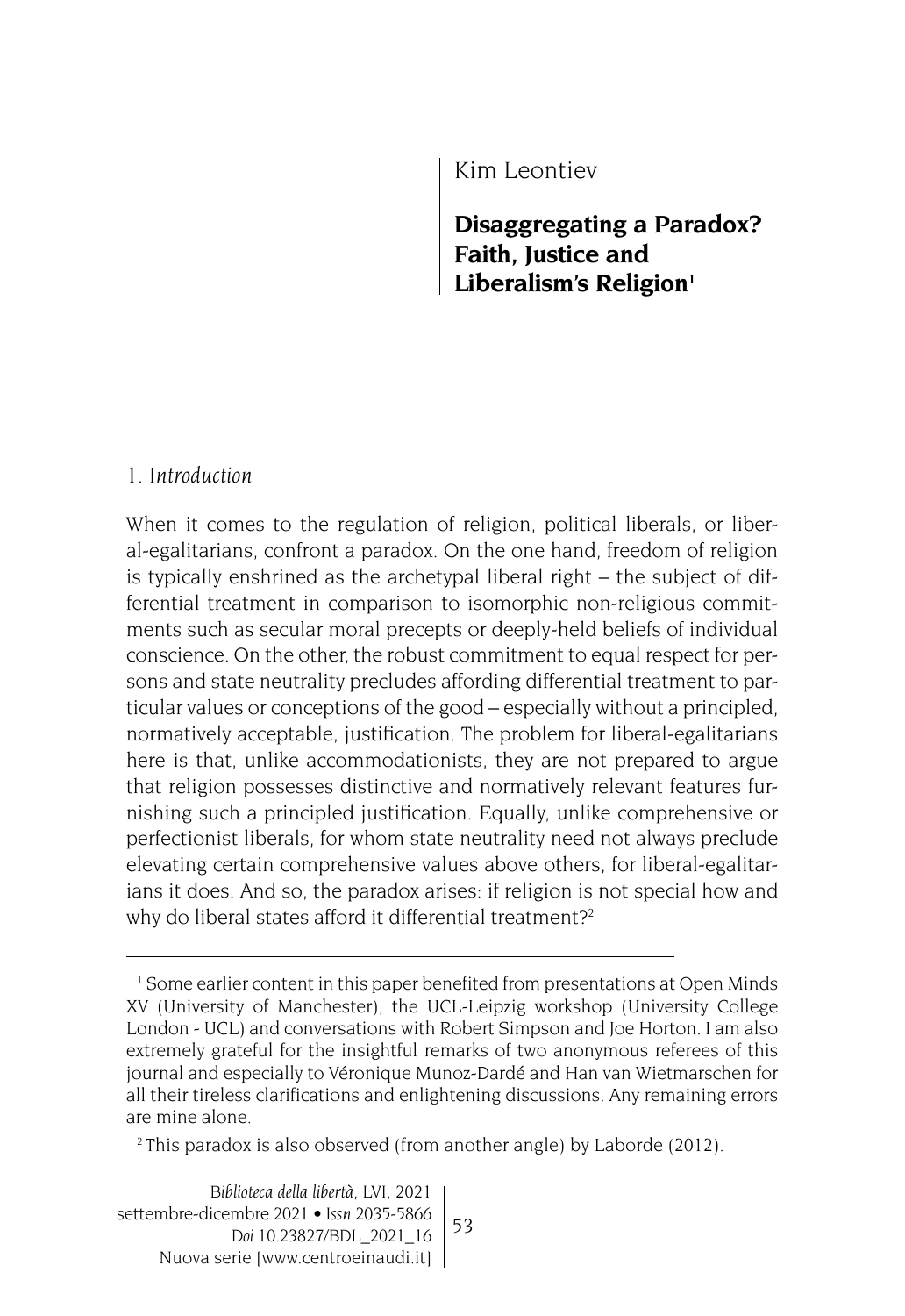Over the years, liberal-egalitarians have debated numerous possible solutions to this. Though the specifics are far-ranging, the answers nevertheless run along two main trajectories of re-establishing neutrality – or what might be referred to as *levelling-down* and *levelling-up* (Schwartzman 2012, 1395-1396; 2017, 17). The first aims at neutrality by dispensing with all differential treatment of religion; the second, by extending the differential treatment to all normatively relevant analogues. Each direction however faces serious challenges. As the split itself reveals, there is significant disagreement as to both the demarcation of differential treatment and its very justification as a mechanism of cultural (or difference-sensitive) justice.

In a recent and influential contribution to these issues, Cécile Laborde (2015; 2017) has attempted to overcome these complexities through a novel approach of deconstructing or 'disaggregating' religion into its discrete interpretive dimensions. The aim of this paper is to examine Laborde's *disaggregation* strategy (Part 3) and evaluate its effectiveness as a solution to the paradox (Part 4). I will argue that although the disaggregation approach significantly enhances the clarity and defensibility of the liberal-egalitarian framework, its success here only reveals the far greater hurdles for the type of solution it and other liberal-egalitarian attempts have sought. Elucidating this, I contend that the disaggregation strategy in fact underscores the need for exploring novel and lateral approaches to the paradox. The paper concludes with a brief indication of one such approach. To begin with, however, Part 2 provides further background and clarification of the paradox and the liberal-egalitarian framework.

#### *2. Paradox?*

I began this paper by introducing a paradox for liberal-egalitarians concerning the interaction between privileging religion and the robust commitment to state neutrality. This may strike as somewhat misguided. After all, liberal neutrality is consistent with elevating certain foundational rights and freedoms and protecting each exercise to the greatest extent compatible with the equal right of others. Accordingly, enshrining equal freedom of religion and conscience over the prescriptions of some particular comprehensive doctrine is precisely what liberal neutrality re-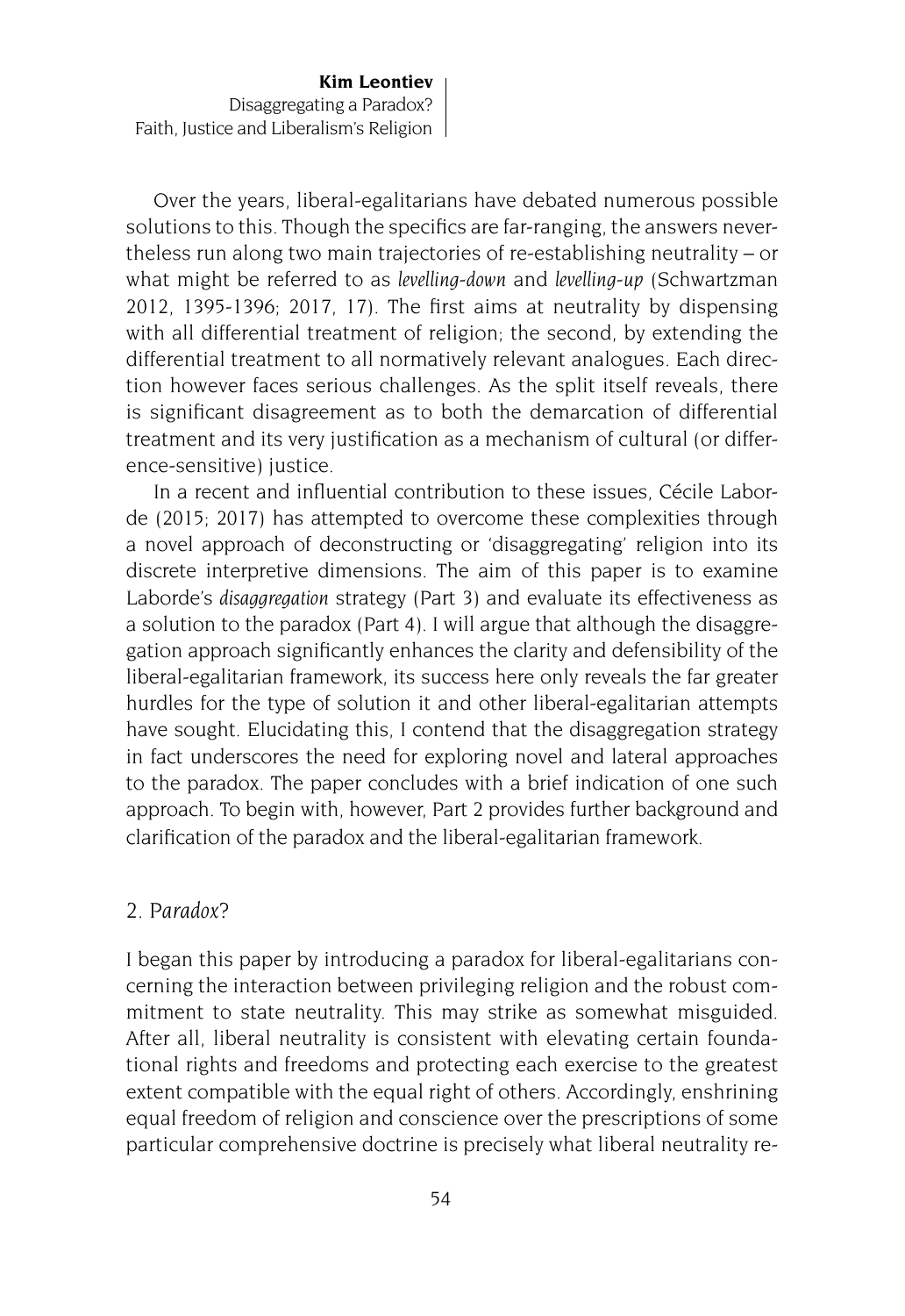quires. It would be odd to talk about this as privileging or differential treatment when it is just the reverse of this which would be differentiation incompatible with neutrality.

All this is right but entirely orthogonal; the guarantee of foundational rights like freedom of religion and conscience is not here in question. Instead, it is differentiation in a comparative context whereby in spite of liberal state neutrality, religious commitments serve as the conceptual archetype for the category of protection-worthy interests and are, in practice, singled out for differential treatment compared to isomorphic non-religious interests such as secular moral precepts or deeply-held beliefs of individual conscience. I will refer to these as 'closely-analogous interests' or, simply, 'analogues'.

Liberal state practice discloses two forms of differential legal treatment comprising an intriguing regulatory dynamic that is reflective of the counterpoised dimensions of the paradox outlined at the start. In an apparent endorsement of the first, religion is afforded special legal protections (or *free-exercise*) – predominantly via accommodations and exemptions to general laws (for example, concessionary tax treatment or immunities from anti-discrimination laws). Conversely, in a crude adherence to the second, religion is constrained (or *disestablished*) being legally excluded from legislative rationales and any receipt of state sponsorship or endorsement (*establishment*, for short). No analogue interests are subject to such patterns of constraint or protection. Thus, for example, whereas there are constitutional or other legal constraints on endorsing religious doctrines or symbols, no such constraints exist for a range of secular doctrines whether gay rights, reproductive choice or gun control (Schwartzman 2012, 1353). Meanwhile, religious grounds – but not isomorphic secular grounds – have been both legislatively and judicially upheld for special protection in a vast range of contexts from accommodations for employment benefits<sup>3</sup> to exemptions from mandatory school attendance,<sup>4</sup> abiding antidiscrimination laws<sup>5</sup> or even compelled dis-

<sup>3</sup> E.g. *Sherbert v. Verner* 374 U.S. 398 (1963) (*Sherbert*).

<sup>4</sup> *Wisconsin v. Yoder* 406 U.S. 205 (1972) (*Yoder*).

<sup>5</sup> *Lee v. Ashers Baking Company Ltd and others* [2018] UKSC 49 (*Ashers-Baking*).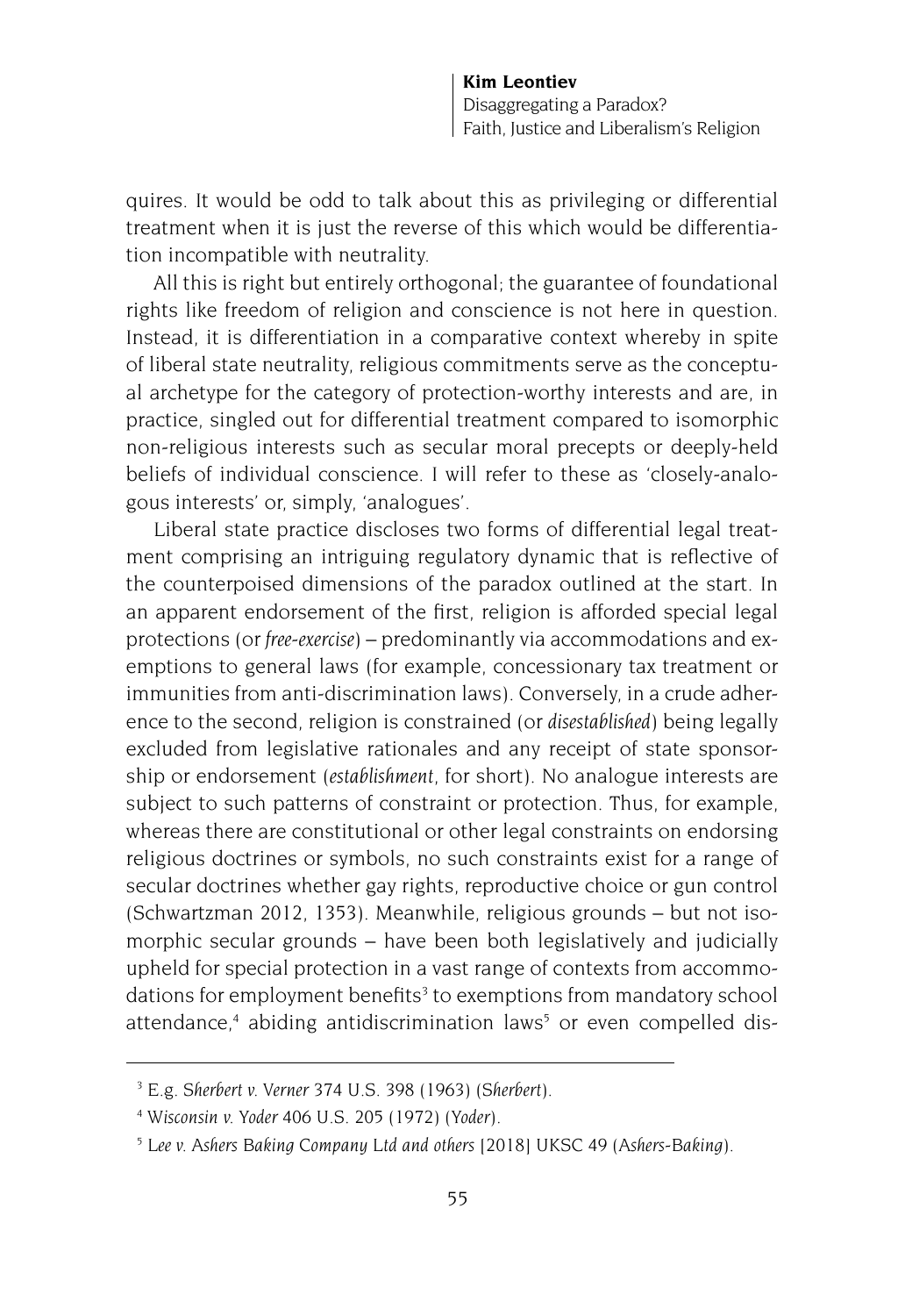closure of criminal confessions.<sup>6</sup> In each case of exclusive protection or constraint religion is singled out for what I have and will interchangeably call 'differential', 'privileged' or 'special' treatment.

To be sure and particularly regarding my reference to 'exclusive' here, I do not mean to assert that there is never a case of comparable treatment for a closely analogous non-religious interest. It is true, for example, that freedom of conscience (or, sometimes, 'thought') often appears alongside religion in constitutional and human rights instruments.<sup>7</sup> Still, cases of legislative and judicial application pale in comparison to religion, underscoring just how exceptional they are. Even when applied, such as with judicial recognition of conscientious exemptions for combat duties,<sup>8</sup> there has been considerable room to argue that the conscientious exemption was in fact an intended application of a religious one, loosely construed (see McConnell 1990, 1491, n. 420). My claim about exclusivity or differentiality then, even if not strict, is intended in this substantive sense.

Furthermore, it might be thought that in construing the regulatory dynamic in terms of 'free-exercise' and 'disestablishment', restricts the focus to the U.S. constitutional context and by extension those liberal jurisdictions that disestablish religion (according to one survey, this is around 40% of all liberal states (see Cross 2015, 166)). Yet, there are a great many liberal states which not only do not contain disestablishment provisions, but constitutionally establish a particular (state) religion (e.g. Judaism in Israel, Anglicanism in England, the Evangelical Lutheran Church in Norway (*ibidem*, 156). Does this not indicate that the regulatory dynamic I have described is clearly inapplicable to a considerable portion of liberal state practice? Once again, in substance, the answer is negative. Contrary to the stark differences in formal expression, the actual effects or implementation across the heteronymous liberal regimes shows remarkable convergence. A recent explanation of this convergence trend is offered by Sharffs (2018) in terms of the common

<sup>6</sup> *Evidence Act 1995 (Cth)* s.127.

<sup>7</sup> CCRF, s2(a), GG art. 4; *Human Rights Act* (1988) c. 42 (UK), art. 9; ECHR, art. 9; UDHR, art. 1, 18; ICCPR, art. 18.

<sup>8</sup> Notably, *United States v. Seeger*, 380 U.S. 163 (1965) (*Seeger*); *Welsh v. United States*, 398 U.S. 333 (1970) (*Welsh*).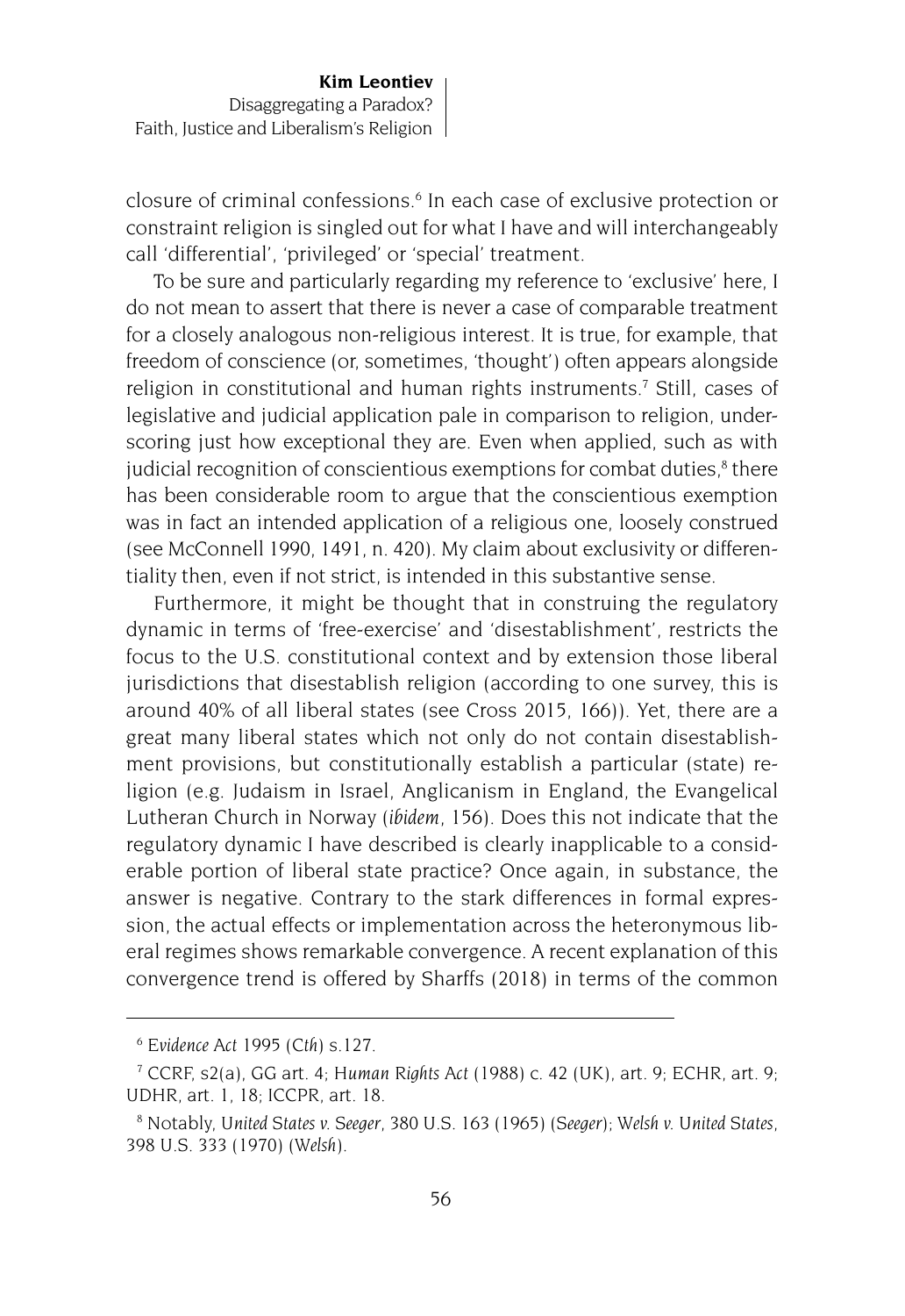denominator of the rule of law. Essentially, much like free-exercise is moderated in its application to ensure it does not turn into a kind of establishment by conferring too much privilege on any religion, so too establishment is confined to a more formal and restricted application by equal recognition and preserving free-exercise of the non-established faiths.<sup>9</sup> So while following the prevalent trends and adopting a U.S. gloss on the regulatory dynamic might present what is a more subtle legal landscape with heightened acuteness, it is nonetheless macrocosmically accurate in representing the salient tensions therein.

With the foregoing clarifications to the paradox and its regulatory manifestations, the crux of the problem for liberal-egalitarians should become increasingly apparent. If, as noted earlier, liberal-egalitarians are not prepared to endorse religion as distinctive or "special" in some normatively relevant way nor abandon robust neutrality, what justification can be furnished for the differential treatment?

Before turning specifically to Laborde's disaggregation strategy, it is worth briefly reviewing the kinds of responses developed within the liberal-egalitarian framework. As already noted, notwithstanding significant internal variation both within and across the levelling-up and levelling-down trajectories, the fundamental baseline of liberal-egalitarian response is essentially to deny that religion should be singled-out for differential treatment – at least not *qua* religion. This endows the liberal-egalitarian framework with at least two possible advantages. First, contra accommodationism, it is not burdened with explaining what is distinctive and normatively relevant about religion to ground its ethical salience nor the equally fraught task of defining 'religion' or specifying what should and should not count as (saliently) religious. Second, albeit more contentiously, it evades the perceived complications of perfectionism with regard to the tension between retaining neutrality whilst affording salience to certain ideals.

Nevertheless, as the divergence between the various liberal-egalitarian proposals attests, there remain a range of unresolved challenges

<sup>9</sup> One interesting illustration can be found in Canadian jurisprudence which in the absence of a (dis)establishment clause has nevertheless relied solely on free-exercise provisions to achieve substantially the same dynamic (see Jeremy, 2006).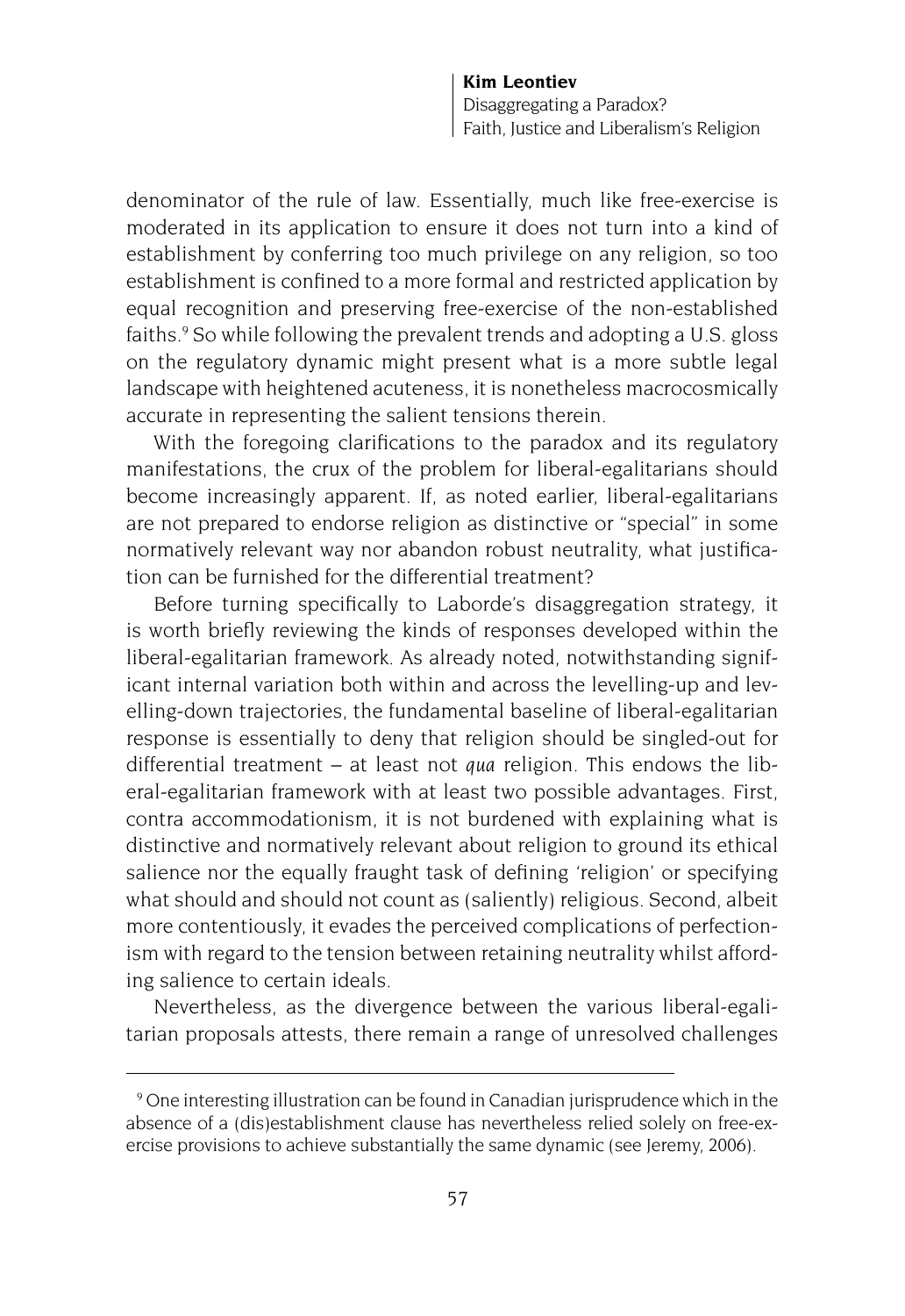for liberal-egalitarians to work through. Indeed, accepting that religion holds no ethical salience *qua* religion, there still remains a justificatory void as to what (if anything) does or should? In other words, what are the implications or the proper place of religion and its analogues in contemporary, pluralistic liberal states?

The question is especially acute for liberal-egalitarians of the levelling-up variety for whom it requires explaining what (if anything) makes their redefined, broader categories of ethical salience ethically salient? Thus, with regard to disestablishment, what normatively relevant criteria should apply to determining the proper limits of state endorsements amongst competing values or conceptions of the good? Is it a preservation of individual ethical independence regardless of whether the incursion arises from the endorsement of religious or non-religious doctrines (Dworkin 2013, 137-145)? Or maintenance of equal respect through civic-non-disparagement via exclusionary effects on some citizens in partisan endorsements (Eisgruber, Sager 2007, 170, 192)? Or even the more general prohibition on appeals to comprehensive doctrines or perfectionist values in public justification (Quong 2011, 4-7, 12-15)? And if so, what is the proper characterisation of 'public' reasons and to what extent are religious or analogously comprehensive or sectarian reasons inadmissible thereto? Are they to be *ipso facto* categorically excluded as 'exclusivists' like Macedo (1997), Audi (2011) or Nussbaum (2011) maintain or required to be sometimes admissible given the arbitrariness or unfairness of their exclusion as inclusivists like Waldron (2012) and Eberle (2015) insist?

Similarly, with free-exercise, what shapes the category of ethical salience that determines which religious and analogous non-religious commitments are extended special protections? Again, there are various proposals here from 'meaning-giving beliefs and commitments' (Maclure, Taylor, 2011), to 'questions of ultimate value and concern (Nussbaum 2008, 19, 168-174) or a comparative equalising proposal (Eisgruber, Sager 2007, 4 ff.), none of which seems evidently superior or conclusive in answering the above challenge.

For levelling-down responses, which, as it were, bite the bullet and instead seek to dispense with categories of ethical salience and differential treatment (e.g. Dworkin 2013, 105-147; Leiter 2013, 92ff. Barry 2001, 19-54), the above complications are largely averted. Nonetheless, level-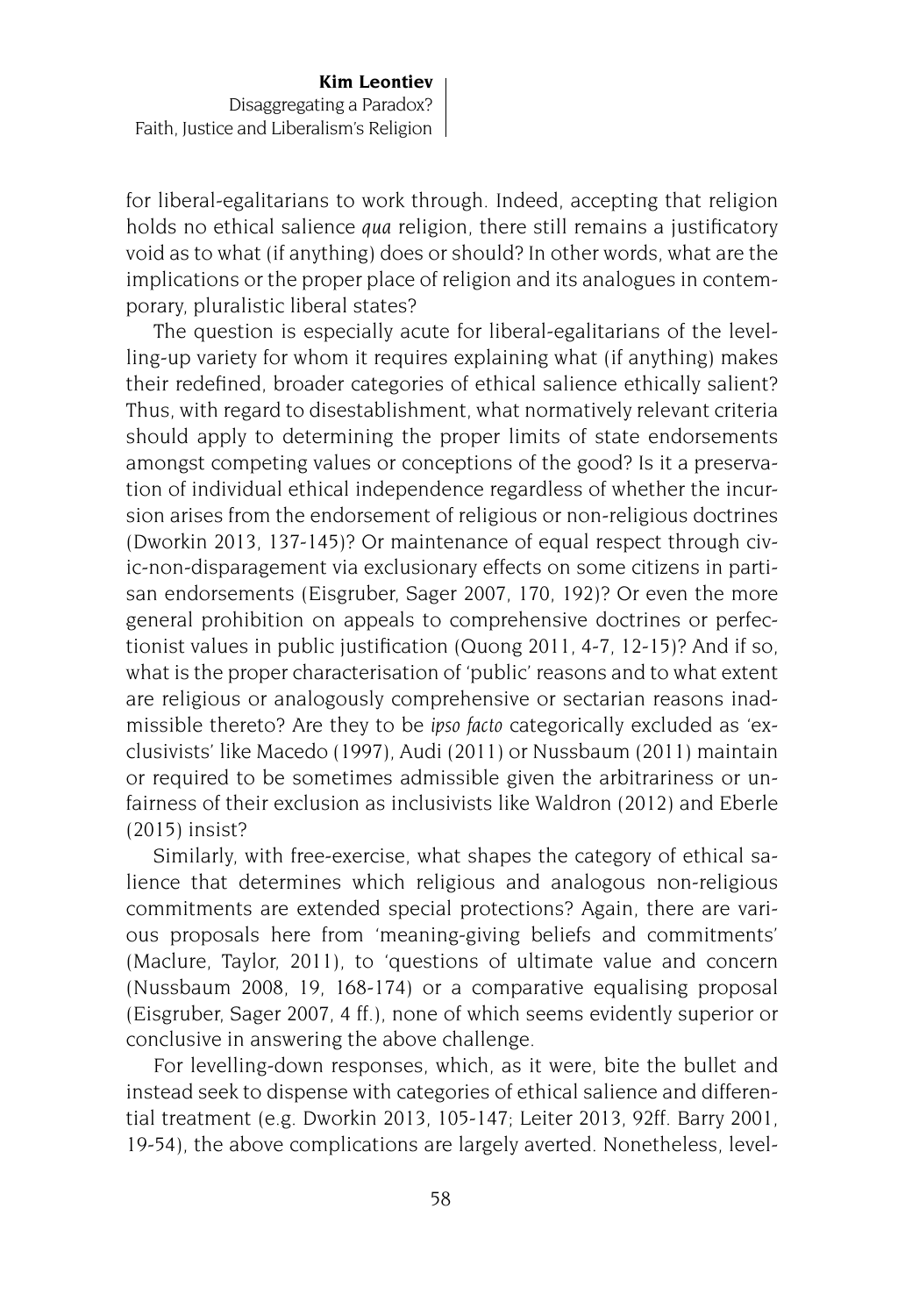ling-down is left to grapple with defining the contours of bare neutrality (without salience) and the apparent deficiencies this poses for securing justice under conditions of cultural and religious plurality. As shall be seen, even properly neutral laws which neither directly nor latently target or discriminate against any identity may nonetheless indirectly or incidentally create disproportionate burdens on some but not others. Unlike levelling-up, which can propose categories of ethical salience covering accommodations or exemptions to alleviate these burdens, levelling-down seems lacking in remedy.

The above survey is, of course, condensed and cursory as reflected in the rather hazardous attempt to divide all views through the 'levelling-up/levelling-down' prism. Though this usefully captures the key underlying impulses running across the various responses in the liberal-egalitarian framework, it admittedly invites severe confusion concerning disestablishment where it is unclear whether removing constraints on religion is an 'upward' or 'downward' move. In my sketch above, exclusivism represents a levelling-down and inclusivism a levelling-up, but to avoid these complications, I will reserve these terms for their more straightforward application in relation to free-exercise and of generality where the ambiguity has no bearing.

#### *3. Disaggregation*

In *Liberalism's Religion*, Laborde offers a novel proposal to the paradox and the complexities confronting the liberal-egalitarian responses thereto. Noting her general endorsement of the liberal-egalitarian framework (2017, 30-40), Laborde diagnoses the above complications as stemming from the same root cause: the inadequacy of religion as a politico-legal category and the tendency of liberal-egalitarians to *analogise* it with equally vague liberal categories of 'respect-worthy interests' modelled on something like the Rawlsian category of 'conceptions of the good' (*ibidem*, 3, 14, 27-28).

In particular, the *analogising* strategy is culpable in two key respects (*ibidem*, 4, 6). First, as just outlined with reference to levelling-up, despite evading the burden of justifying the *unique* salience of religion, liberal-egalitarians cannot entirely dispense with value-judgments about which kinds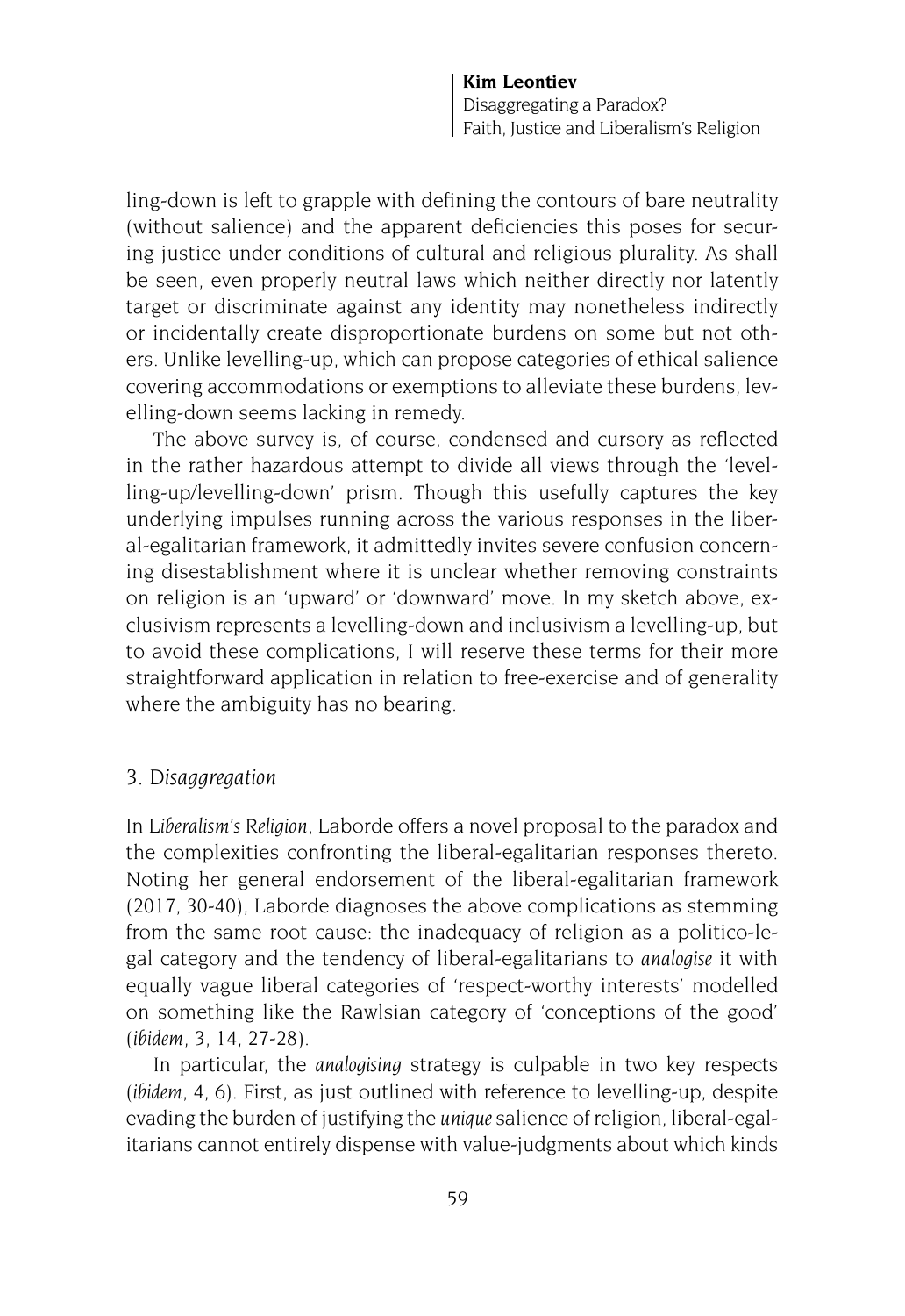of beliefs and commitments are normatively relevant or "ethically salient" (*ibidem*, 5). This is what Laborde calls the *ethical salience challenge*.

Second, there is the *jurisdictional boundary challenge* which probes deeper into the very determination of value categories. It is one thing to assign ethical salience to something such as comprehensive doctrines (as impermissible bases of public justification), or liberty of conscience (as ground for legal exemption), but it is quite another to determine what is and is not 'comprehensive' or an instance of conscience, respectively. The same goes for other salient liberal categories: good/right, religious/non-religious, public/private, comprehensive/political and so on (*ibidem,* 8). Liberal-egalitarians, Laborde agues, must be more explicit on this and cannot rely on neutrality, which provides no guidance on how to demarcate these meta-jurisdictional categories (*ibidem,* 6, 70).

In what follows, I discuss how Laborde's disaggregation approach might offer a corrective to these problems of liberal-egalitarian analogising. Given its deeper level of concern, and Laborde's own confinement of it to the specifics of institutional or associational autonomy, the jurisdictional boundary problem will be largely backgrounded, though I will return to it in Part 4.

### 3.1 Neutrality

In discussing the ethical salience challenge with respect to free-exercise – for which religious exemptions stand as the paradigm case – Laborde conveys the challenge as follows (*ibidem*, 201):

- 1. State neutrality prohibits judgments of ethical salience.
- 2. Religious exemptions assume the special ethical salience of religion.

#### *Therefore*

3. State neutrality prohibits religious exemptions.

At first glance, the conclusion appears to require a levelling-down abrogation of special protections for religion. However, the operative qualifier "special" in premise 2 allows for an interpretation consistent with levelling-up whereby the prohibition is only to the extent that the exemptions are unique to religion, meaning that a broader category of exemptions might be permissible. Yet, the permissibility seems ruled out by premise 1,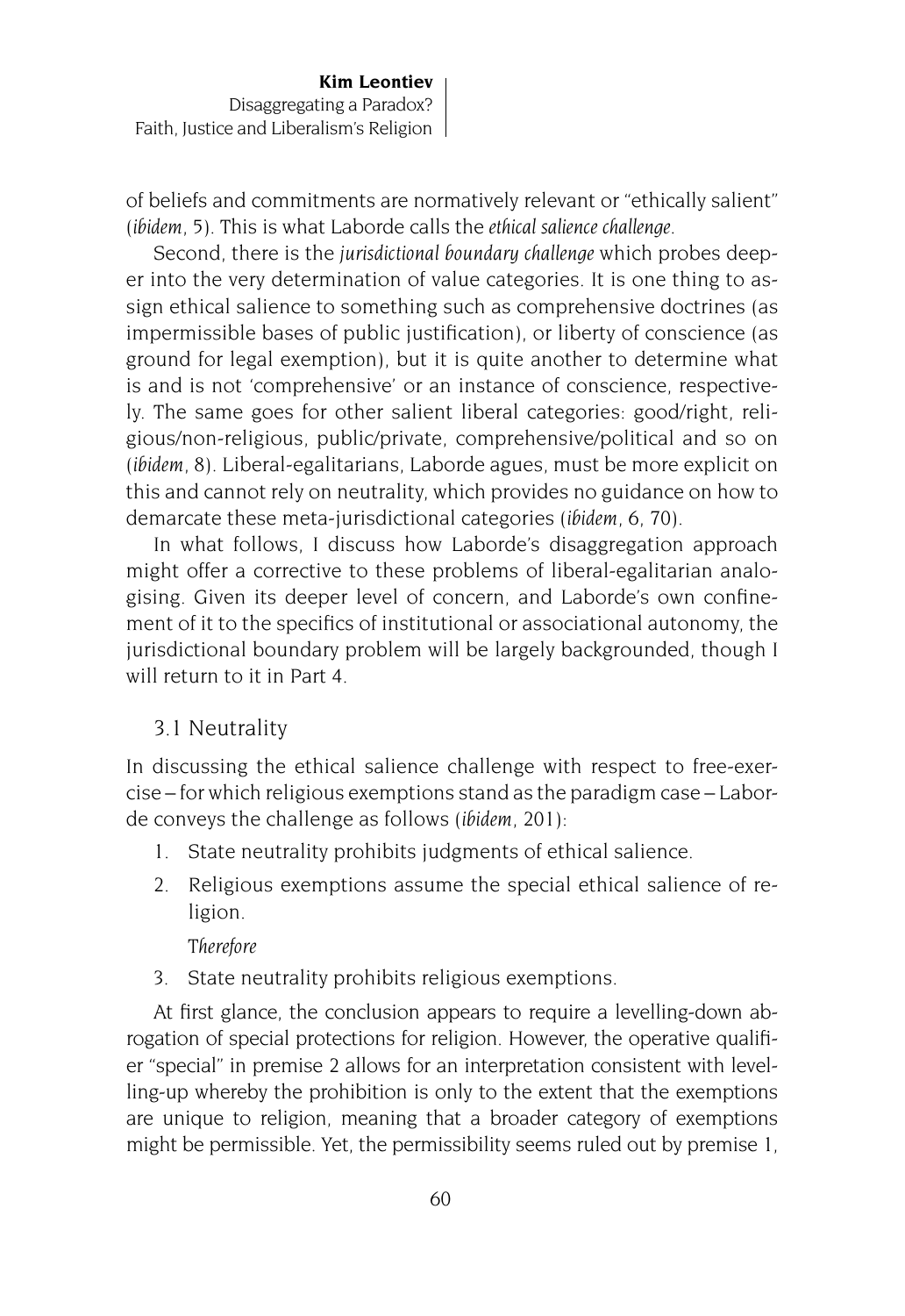which would apply to prohibit even an alternative (broader) category of ethical salience. The truth of premise 1 then becomes central to determining the implications of the argument and the divergent trajectories of response.

Before addressing Laborde's assessment of this crucial premise, it is worth making apparent its parallel role in relation to disestablishment also. Although Laborde does not specifically deploy the above presentation for disestablishment, the substantive parallels allow for a like rendering:

- 1. State neutrality prohibits judgements of ethical salience.
- 2. \*Disestablishment assumes the special ethical salience of religion.

*Therefore*

3. \*State neutrality prohibits disestablishment.

As with the above on special protections, if premise 1 prohibits ethical salience then singling out religion (2\*) (or its analogues) for special constraints is ruled out. With the subsequent analysis of neutrality, however, the subtle but important differences in the operation of neutrality in relation to special protections and special constraints will become clearer.

Starting with disestablishment then, how might premise 1 and neutrality be approached? Liberal-egalitarians posit that disestablishment is required neither because religion is unique nor because the state must be secular. Neutrality prohibits both alike. Yet the ethical salience challenge quickly emerges here since appealing to neutrality to preclude all conceptions of the good whether religious or secular, moral, philosophical or based on any other religious or non-religious worldview (*comprehensive doctrine*, for short) proves inconclusive.

As Laborde, amongst others, points out, there is something incoherent about strict or complete neutrality (2017, 40). Construing neutrality as "non-interference with all preferences, conceptions, commitments" – what Laborde terms "broad neutrality" – leads to uncertainties as to how and in respect of what the state may legitimately act (*ibidem,*  73-74). This is partly alluded to in my earlier mention of neutrality "without salience": even if the state were to extend disestablishment to all analogues of religion, what kind of commitments would that capture or rely on? These problems of broad neutrality are well-known. Rawls, for example, distinguishes between procedural neutrality, neutrality of aim,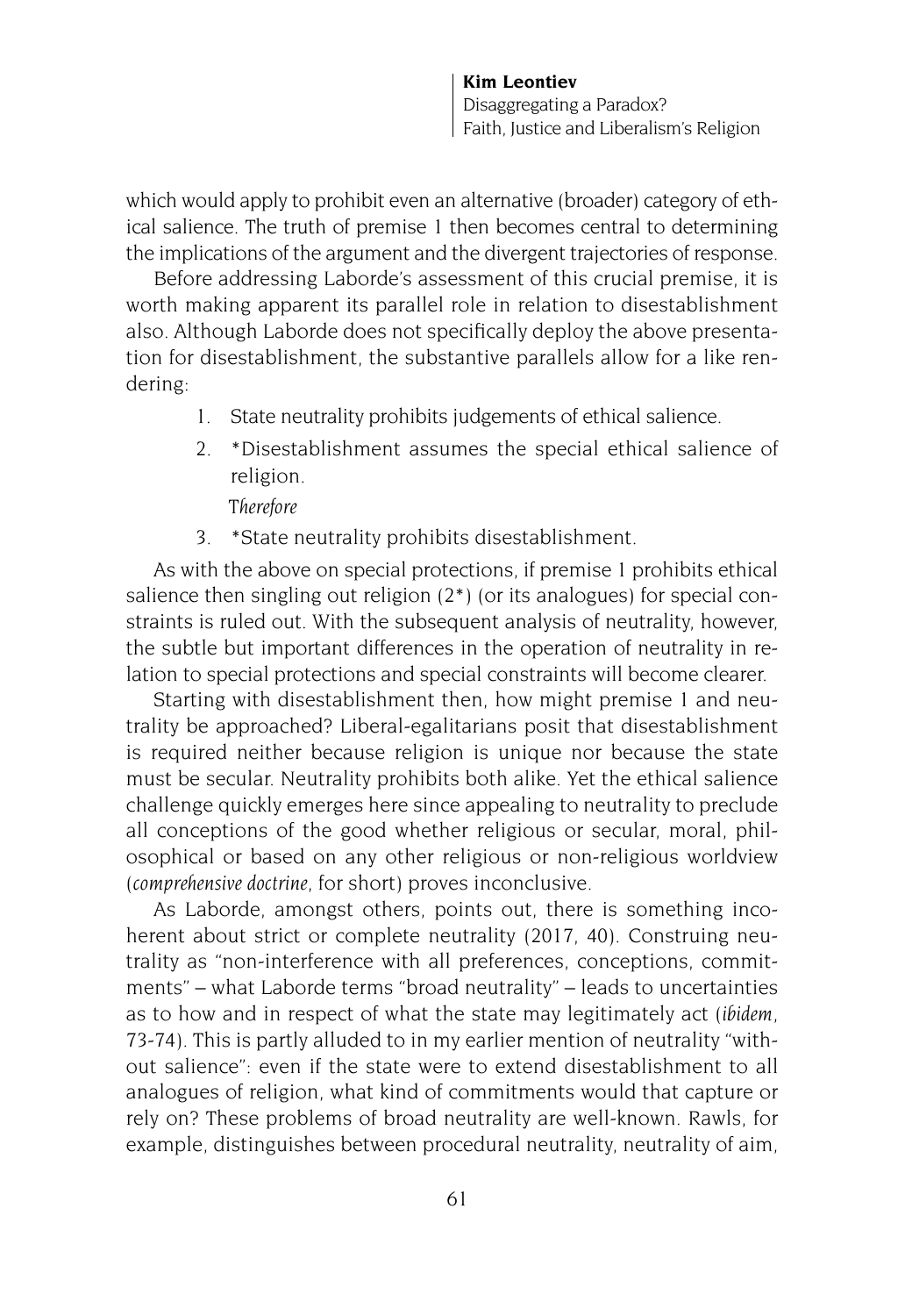and neutrality of effect whereby the first is self-defeating in inevitably presupposing substantive values or failing to quarantine substantively unjust ones while the third is overdetermined in respect of a particular value (even if just) (2005, 190-195). It is only neutrality of aim which can be properly calibrated to allow impartiality amongst comprehensive doctrines and equality of opportunity in the pursuit of individual conceptions of the good. But still, this too cannot be devoid of substantive value commitments: it must be restricted to only *permissible* conceptions of the good and comprehensive doctrines, excluding as impermissible those not compatible with the specified aims (*idem*.).

If all this is right and a coherent conception of neutrality must be guided by at least a thin conception of the good (in Laborde's parlance, "restricted neutrality" (2017, 71)). then it seems to follow that neutrality alone cannot explain what delimits permissible from impermissible or illiberal/unreasonable comprehensive doctrines or conceptions of the good.

The challenge of ethical salience thus presses political liberals or liberal-egalitarians to be more explicit about the operative substantive commitments within restricted neutrality. After all, the imposition of special protections or special constraints such as with disestablishment of religion or any analogue effectively entails that whatever religion or said analogue quintessentially is, it is not contained within the relevant conception of restricted neutrality. Yet, why this should be is not entirely clear even with further specification of the relevant conception let alone without it.

Consider, for instance, a restricted neutrality permitting the state to act only upon public reason justifications. Such a state might be precluded from endorsing particular positions in moral conflicts such as the permissibility of abortions, but not from promoting certain publicly justifiable goods (e.g. environmental protection, cultural heritage, or even economic and foreign policies indirectly favouring certain comprehensive doctrines over others) (Laborde 2017, 76-77). Given that in each case the relevant normative basis for discerning permissible and impermissible state endorsements is articulated relative to public versus sectarian reasons, any entanglements create serious conundrums: (where, for example, might the endorsement of animal rights, teaching Darwinian evolution, or ecological conservationism fall between public reason justification and furtive impositions of a partial conception of the good?).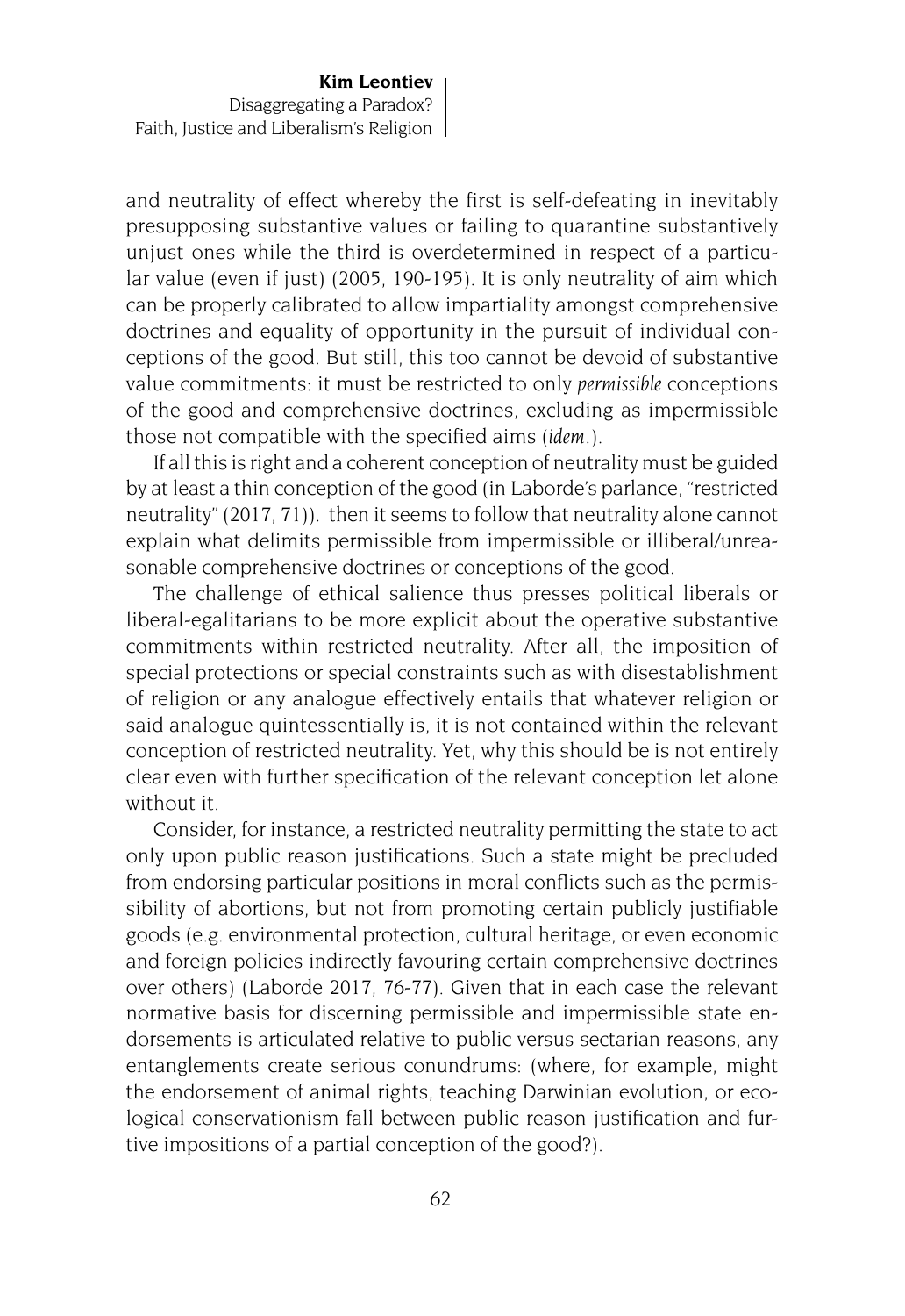Returning specifically to religion, the dynamic just seen readily applies to expose the inadequacies of the analogising strategy in response to the ethical salience challenge. If, environmental or cultural heritage protection can be construed as a *public* conception of the good not impermissibly encroaching on any personal ethics, could the same not hold to permit a state to, for example, decriminalise certain narcotic use necessary for religious ceremonial observances or legislate to protect a sacred artefact or site?

It will no doubt be responded here that it certainly could hold, but so what? Even if such endorsements of religious commitments are permissible it is not *for* religious reasons, but on essentially the same public reason basis as with the environmental and cultural heritage examples. Indeed, both the protection of the sacred site or relic and narcotic ritual could aptly conform to something like the restricted neutrality based on the "right to ethical independence in foundational matters" (*ibidem*, 72), famously proposed by Dworkin (2011, 376).

Granted, but even then enactments or restraints in recognition of such claims will nevertheless intimate the state's endorsement of the underlying religious commitment. To explain, being permitted by restricted neutrality to act in these matters does not automatically mean that the state needs to do so. Remaining altogether indifferent is also an option. Along with the environmental protection and cultural heritage examples, the case with religion here is not like that of endorsing vegetarianism over other diets, introducing Catholic hymns or recitations from the *Communist Manifesto* in public ceremonies. The latter are presumably ruled out by restricted neutrality. The former, however, are not, and the state is able to choose whether to act or remain indifferent. Not being indifferent thus constitutes a kind of endorsement even if justified on non-comprehensive/non-religious grounds.

Despite the appeal to state neutrality amongst reasonable conceptions of the good, liberal-egalitarians, Laborde argues, ultimately fall back on a more restricted neutrality supported by singling out some salient (even if thin) features of the good - whether ethical (such as ethical independence) or epistemological (such as some conceptions of public reason) – which dissect the inclusion and exclusion of state endorsements (Laborde 2017, 115). Where the norms of restricted neutrality are not transgressed, there is no preclusion on endorsements (*idem*). Accord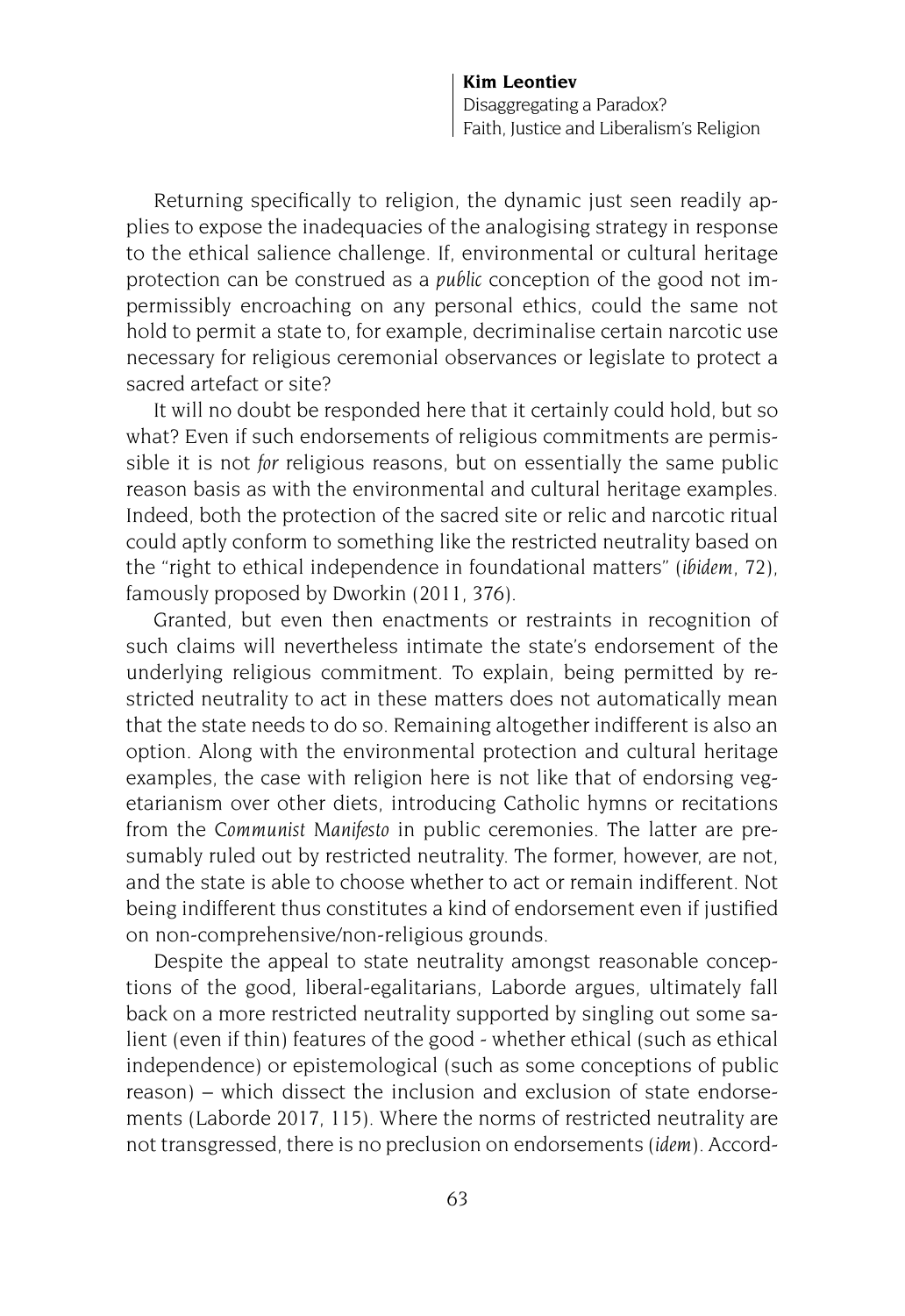ingly, Laborde rejects premise 1 – positing that though neutrality might preclude certain partialities amongst comprehensive doctrines or acting for sectarian rather than public reasons, this is not equivalent to a prohibition of judgments of ethical salience.

## 3.2 Disaggregation

If premise 1 is false, premise 2/2\* gains a newfound significance. The key issue turns from ethical salience itself to the exclusivity or uniqueness of the ethical salience with respect to religion (comparatively, vis-à-vis non-religious analogues). In Laborde's words, in the context of special protections, "the objection must be that religious exemptions single out an *inadequate category* of ethical salience (*ibidem*, 201, emphasis added).

The truth of premise 2/2\* then turns on what is meant by religion. Taken in its conventional sense 'religion', Laborde concedes, might indeed be too broad or too narrow, making premise 2/2\* true. Yet, if in line with the disaggregation strategy, 'religion' is not treated as an undifferentiated monolithic category or analogised with equally vague liberal categories of comprehensive doctrines or conceptions of the good, then what is protected/constrained are the relevant underlying interpretive values/ disvalues making premise 2/2\* false: "*not all* religion and *not only* religion, meets the relevant interpretive value" (*ibidem*, 203).

Retuning once more to disestablishment, this means that if religion (and for that matter any category of interest) does not wholesale offend the relevant norms of restricted neutrality it need not be subject to blanket exclusions. Correcting this, Laborde proposes disaggregating religion into three dimensions which roughly align with what liberal-egalitarians already implicitly rely upon in discriminating between permissible and impermissible state-endorsements. Indeed, Laborde explicitly draws on each of the liberal-egalitarian proposals cited in Part 2 (i.e. Dworkin, Sager and Eisgruber, Quong) to derive the interpretive values triad of religion as *inaccessible, vulnerable*, *comprehensive* (*ibidem*, 115-117). Nonetheless, it is though this disaggregated configuration of (dis)values that Laborde posits the pitfalls of analogising can be overcome and (concerning disestablishment) a more principled, defensible position between the earlier-cited exclusivist and inclusivist positions can be advanced.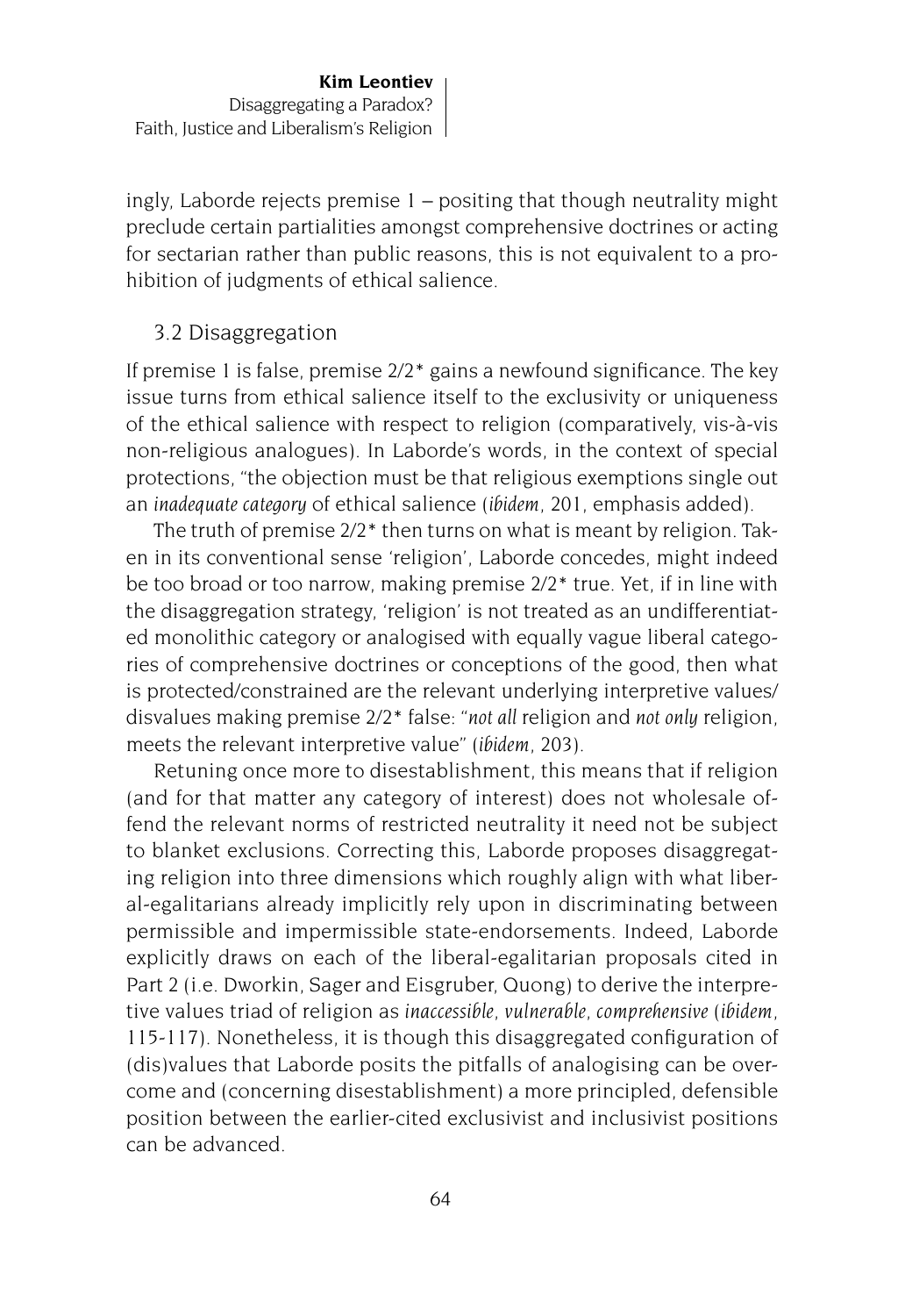While detailing of each dimension of the triad is beyond this paper's purview, a few illustrations can convey the strategy's import. Consider something like a religious commitment to almsgiving. Whether or not a state can endorse this does not depend on the religiosity of the commitment per se as, but on the reasons for endorsement. Reasons derived from scriptural prescriptions would be *inaccessible* to non-believers, but for as long as there are public reasons like the benefits of charitable donations the religious origin of this commitment is irrelevant to its endorsement for the accessible (public) reason (*ibidem*, 122-123).

The point here requires some clarification in relation to broader debates on the typology of public reason as between intelligibility, accessibility, shareability (Vallier and D'Agostino, 2014). These are essentially concerned with the stringency of what qualifies a justificatory reason as 'public' reason and might be canvassed by expanding on the illustration above. Intelligibility would require only that the scriptural reason can be understood as counting as a reason according to the evaluative standards of the reasoner in question, making it a standard often advocated by 'convergence' public reason liberals (*ibidem*). To be accessible, however, the reason would need to be adapted to common evaluative standards as specified in the preceding paragraph. Notably, however, Laborde has more recently revised accessibility to also allow reference to individual standards of evaluation where they converge or "figure in the set of reasons that have some wight in different evaluative frameworks" (Laborde 2020, 121-122) Yet, this stops short of shareability which would further require that the reason can be shared or endorsed by all members of the public – as 'consensus' public reason liberals advance (*ibidem*, 121; Vallier and D'Agostino, 2014).

In light of this, it might be wondered why the relevant dimension for disaggregating is accessibility as opposed to the listed alternatives? Indeed, not only does it occupy an uneasy middle-ground between the inclusivist/exclusivist divide, but accessibility has been questioned in regard to both its independence from the shareability standard (Quong 2021; Laegaard 2020) and its capability of actually distinguishing between merely intelligible and accessible standards (Bardon 2020).

Laborde nevertheless insists that accessibility is the correct standard. Contra exclusivists, accessibility does not arbitrarily restrict religious reasons where they are amenable to common evaluative standards nor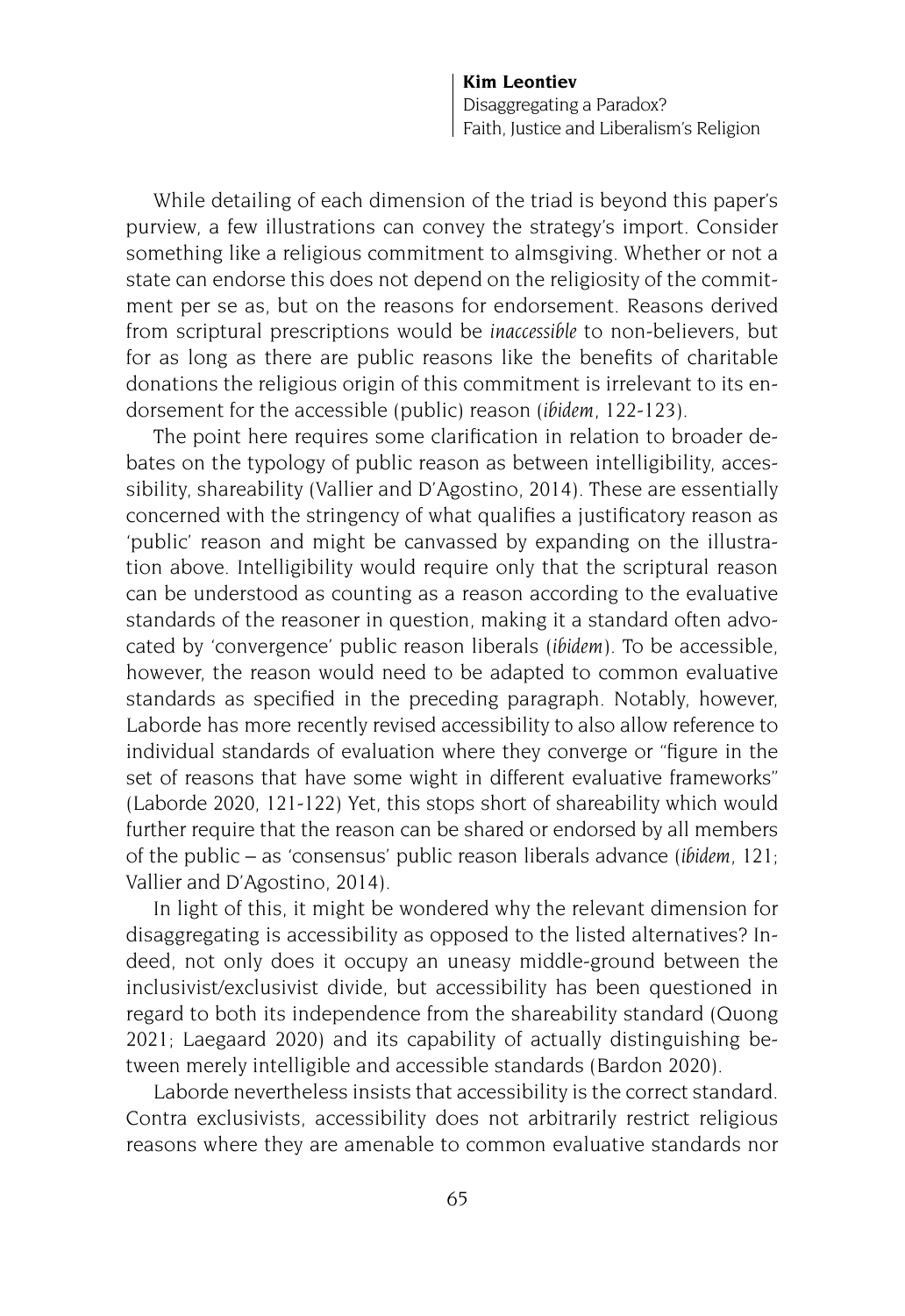unfairly constrain them any more than secular reasons such as personal testimonies which do not meet common evaluative standards (Laborde 2017, 124-129). Contra inclusivists, accessibility stops short of intelligibility or convergence views which might be considered insensitive to the epistemic respect owed to citizens to be offered justificatory reasons upon standards of evaluation they share (*ibidem*, 129-130).

Accessibility, of course, is not the only possible category for moderating the excesses of exclusivism and inclusivism. A sophisticated context-sensitive refinement to inclusivism has also been developed by March (2013) which Laborde acknowledges as a counterpart disaggregative strategy (2017, 282, n41). Like Laborde, March argues against a homogenised conception of religious reason yet rather than turning to accessibility or other epistemic revisions of public reason, March proposes a typology of different kinds of religious reasons and contexts of political justification. The less stringent or theocratic the type of religious reason and the less potential for state interference with basic rights and freedoms the political decision involves, the more admissible religious reasons should become (March 2013, 532 ff).

Though, a detailed comparison would be needed to properly determine the mapping, there is certainly evidence of some convergence between Laborde's accessibility and March's typology of religious reasons whereby those increasingly divorced from esoteric scriptural premises and intertwined with broader cultural traditions or moral and practical wisdom are ipso facto also more accessible. This is less clear, however, between the political contexts and Laborde's two further interpretive categories to be addressed below. For the purposes of disaggregation concerning disestablishment, however, March's and Laborde's strategies are broadly aligned and thus susceptible to common evaluation as shall be seen in Part 4.

As mentioned, accessibility as an exclusively epistemic category does not exhaust the categories of disvalue for disestablishment. Christian displays are often justified by reference to epistemically accessible bases of public culture or national tradition, but the permissibility of state-establishment will also depend on more substantive considerations about justice such as whether the instance of establishment triggers *vulnerability* by carrying adverse valence in respect of minority citizens. Again, the idea here is that the religiosity of a symbol is not itself the determinative. A nativity display in front of a courthouse might carry exclusionary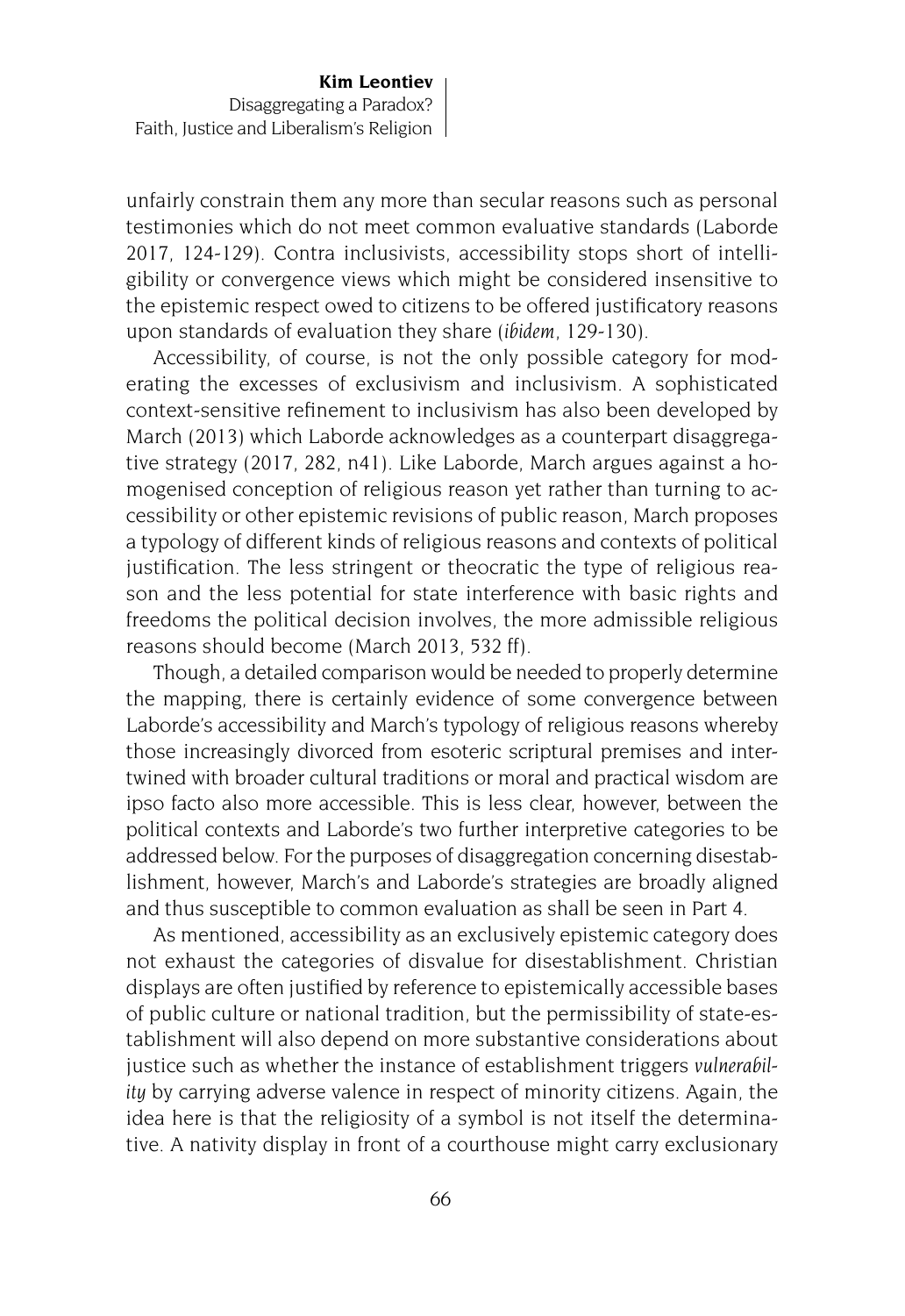valence whereas a Renaissance artwork littered with Christian motifs might not (Laborde 2017, 138).

Finally, even if not problematic on the foregoing dimensions, religious commitments cannot be established where this would mean establishing value-commitments which are *comprehensive*. While this might sound like an analogising between religion and the liberal category of comprehensive doctrines, the idea here is rather that of state limits on incursions into the private sphere of personal ethics regardless of whether that incursion flows from comprehensive or public reasons. This can be better understood in connection with the disaggregated category for free-exercise with which I conclude this section.

Complimenting the disvalue (category) of comprehensiveness by defining the individual sphere of non-interference is the (value) category of integrity - or more specifically "integrity-protecting commitments" (or "IPCs"), which Laborde advances as the normatively relevant category for free-exercise (*ibidem*, 203). As with disestablishment, while a full elaboration of this and its integration into broader considerations of justice is beyond present scope, the central idea is the protection of practices or acts (including voluntary inactions) which enable individuals to lead lives with integrity: In accordance with how she thinks she ought to live" (*ibidem*, 204). Since integrity is closely tied to the values of "identity, autonomy, moral agency and self-respect" it is, Laborde explains, "grounded in widely shared values that are not sectarian… valued as good both by religious and non-religious citizens" (*idem*).

IPCs then are a category of ethical salience that are precise in capturing the values that underlie free-exercise justifiable within the liberal-egalitarian norms of restricted neutrality. Importantly, IPCs are not coextensive with religion meaning that not all religious commitments will warrant special protection as IPCs just as much as some non-religious commitments will. Laborde concedes that there is a resemblance here to the levelling-up proposals such as from Nussbaum (2008) or Maclure and Taylor (2011) introduced in Part 2, yet maintains that since IPCs extend not just to beliefs but also more mundane but integrity-serving identity-embodied practices, her proposal overcomes various disanalogies and biases such that of privileging orthodoxy over orthopraxy (2017, 215).

Disaggregation thus reveals how no one dimension is entirely coextensive with 'religion'. The interpretive dimensions identified apply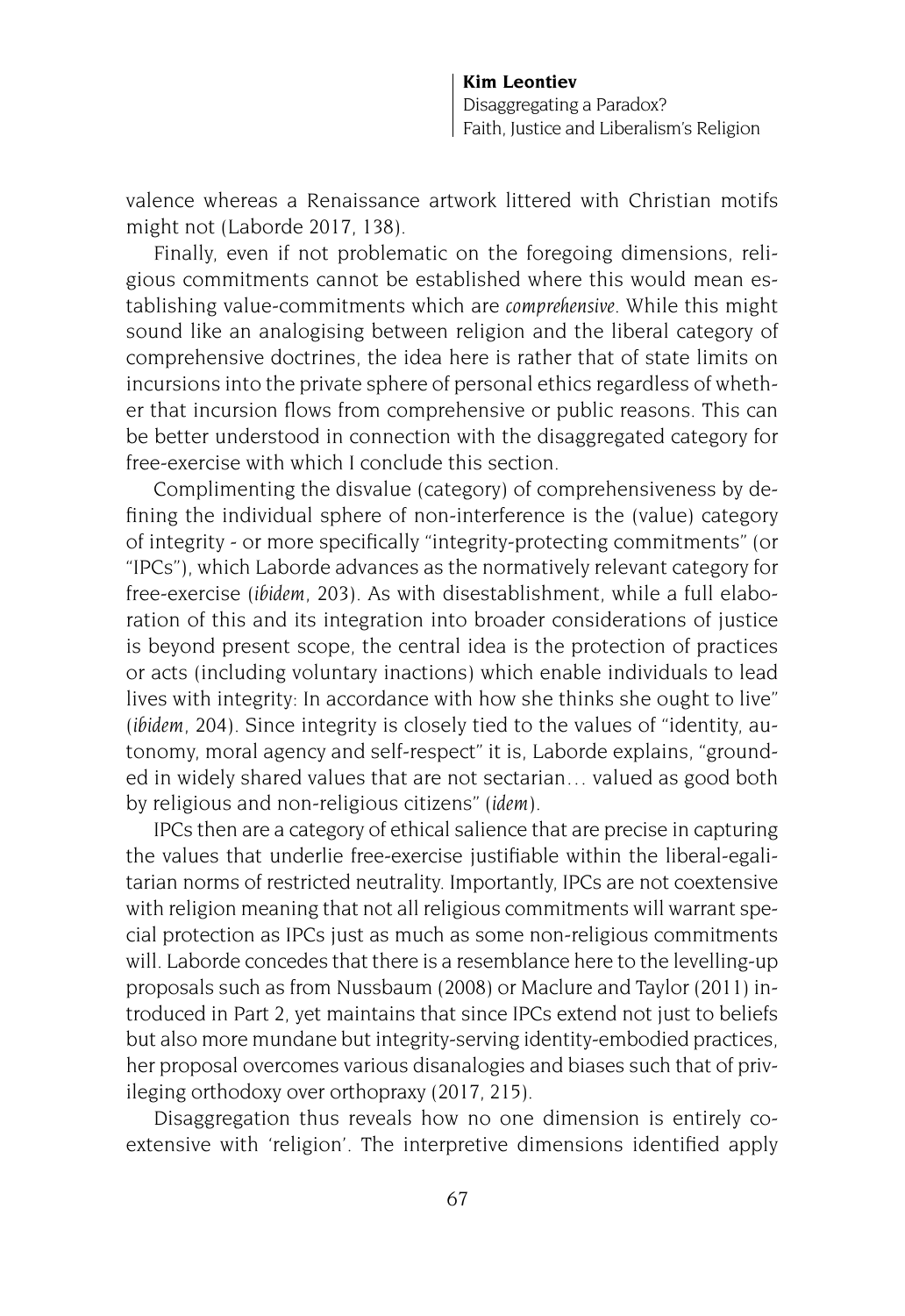equally to non-religious analogues such as politically vulnerable gendered, sexuality or racial identities, or comprehensive doctrines. Consequently, to the extent that religion or any other analogue does not violate liberal norms expressed in these dimensions, it need not be singled out for disestablishment (*ibidem*, 144) nor free-exercise (*ibidem*, 203).

## *4. Religion, salience and the state*

While these refinements, as will further emerge, are no trivial feat, disaggregation ultimately fails to resolve the paradox and confronts substantially the same problems as other levelling-up proposals which it merely shifts to deeper ground. To understand why and how, requires dissecting the question of ethical salience more carefully.

Though often overlooked, asking what is the ethically salient category in fact involves asking two closely-related questions: one about *coverage* – or what the nominated category comprises – and one about *basis* – or what makes the nominated category ethically salient. And while easy to conflate given that basis will typically determine coverage and instances of anomalous coverage might undermine the proposed basis, the questions are distinct.

### 4.1 Coverage

To illustrate the issues of coverage, examine the perfunctory example of helmet laws and the Khalsa Sikhs. In brief, numerous liberal jurisdictions contain laws mandating helmet-wearing for motorcycle riders. These laws are justified by appeal to neutral, public rationales like road safety and do not directly or latently target or discriminate against Khalsa practices. Indirectly, or incidentally, however, Khalsa Sikhs face a disproportionate burden to the average citizen: the observance of the *kesh* prevents wearing a helmet and thus being able to lawfully ride a motorcycle without contravening their beliefs. Liberal states thus typically grant exemptions to remove such burdens.

If religion is an inadequate category of ethical salience, then differential treatment such as this appears precluded by liberal neutrality pending normatively relevant justification. Specifically in terms of *coverage*, the category of religion covers more and/or less than what is ethically salient. To reme-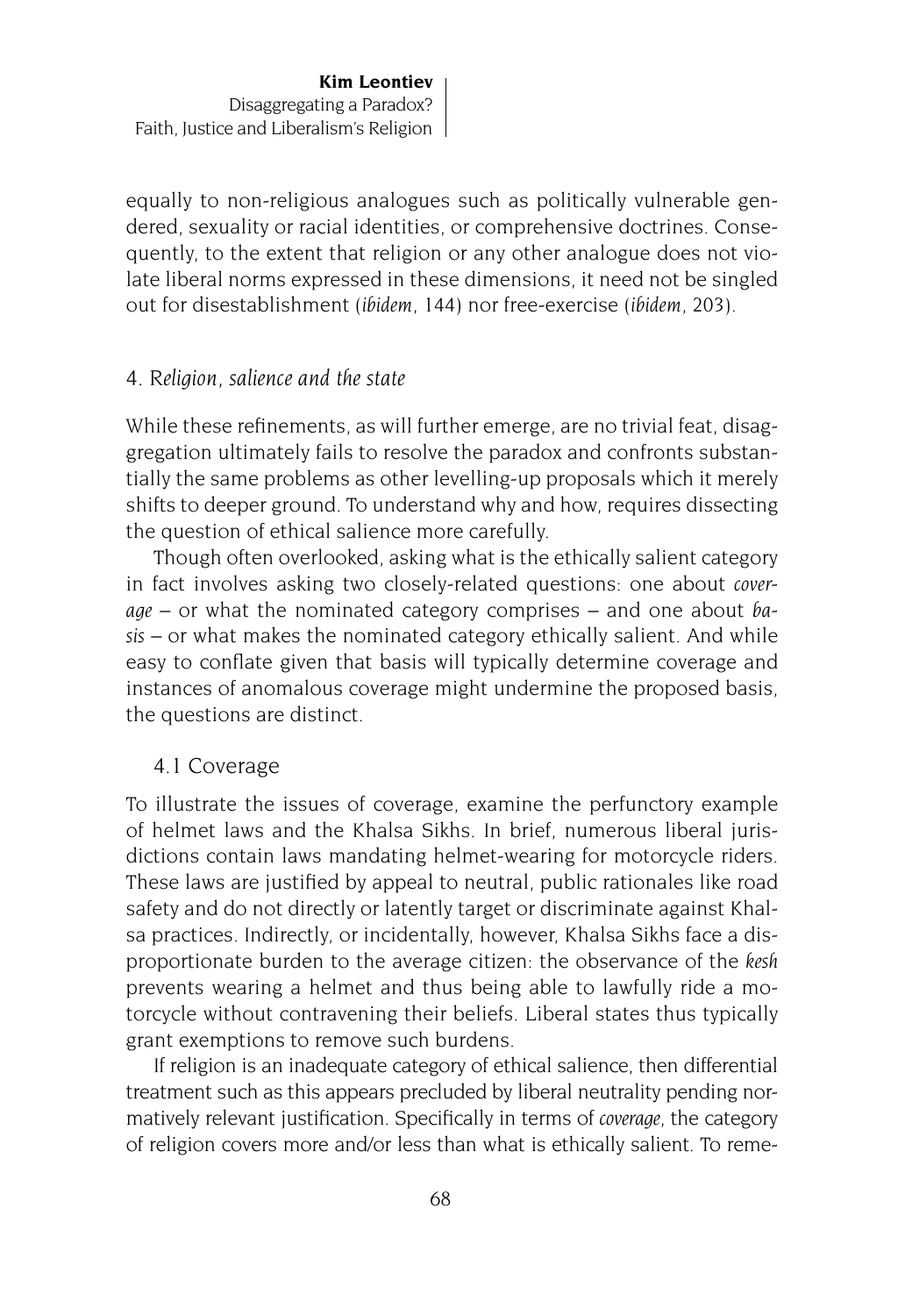dy this, an alternative category might be proposed offering coverage more aligned with all that is ethically salient to the exclusion of all that is not. So, for example, if "religiosity" too narrowly excludes analogous commitments, perhaps the category should instead be the deontic nature of belief.

It might be objected, however, that this unjustifiably excludes non-deontic but nevertheless deep commitments such as those of belonging to a collective identity. Nominating collective identity as the relevant category might rectify this, but still prove under-inclusive when it comes to an individual with analogously deep commitments not based on a collective identity and at the same time over-inclusive in capturing a range of collective identities whose beliefs/practices are inconsistent with the helmet law. The inclusion of anarchists and bikies with an organisational commitment to helmet-less riding might be problematic if one does not consider these sufficiently analogous to the Sikh.

Even if dropping the communal aspect might fix the under-inclusiveness, it is not clear that "deep commitments" – and for that matter other possibilities – resolve the over-inclusiveness or other forms of under-inclusiveness. Would an associational charter or the threat of group alienation or retribution make an anarchist or bikie commitment analogously "deep", "deontic", "onerous" to that of a Sikh? If one is to resist these analogies for inclusion, one needs further resources for differentiation.

The upshot here is that each modification of coverage triggers its own (dis)analogies. Returning specifically to religion, the same kind of coverage dynamic has already been canvassed in the paradox. Essentially, what troubles liberal-egalitarians about singling out 'religion' (conventionally understood) over isomorphic secular interests is that evidently like things are not treated alike. In this regard, the fuller significance of disaggregation with regard to coverage should now be clearer. Constructing the ethically salient category upon a precise set of interpretive values/disvalues allows Laborde's disaggregation approach to coherently articulate the coverage of differential treatment free of the imprecision and anomalies of under/ over-inclusive coverage plaguing analogising levelling-up strategies. This is indeed a considerable merit of the disaggregation approach and a key part of what makes Laborde's contribution to these questions so valuable.

Nevertheless, there remains the further question of basis or justifying the nominated category as ethically salient. And it is here that the differences between disaggregation and other levelling-up proposals quickly dissipate.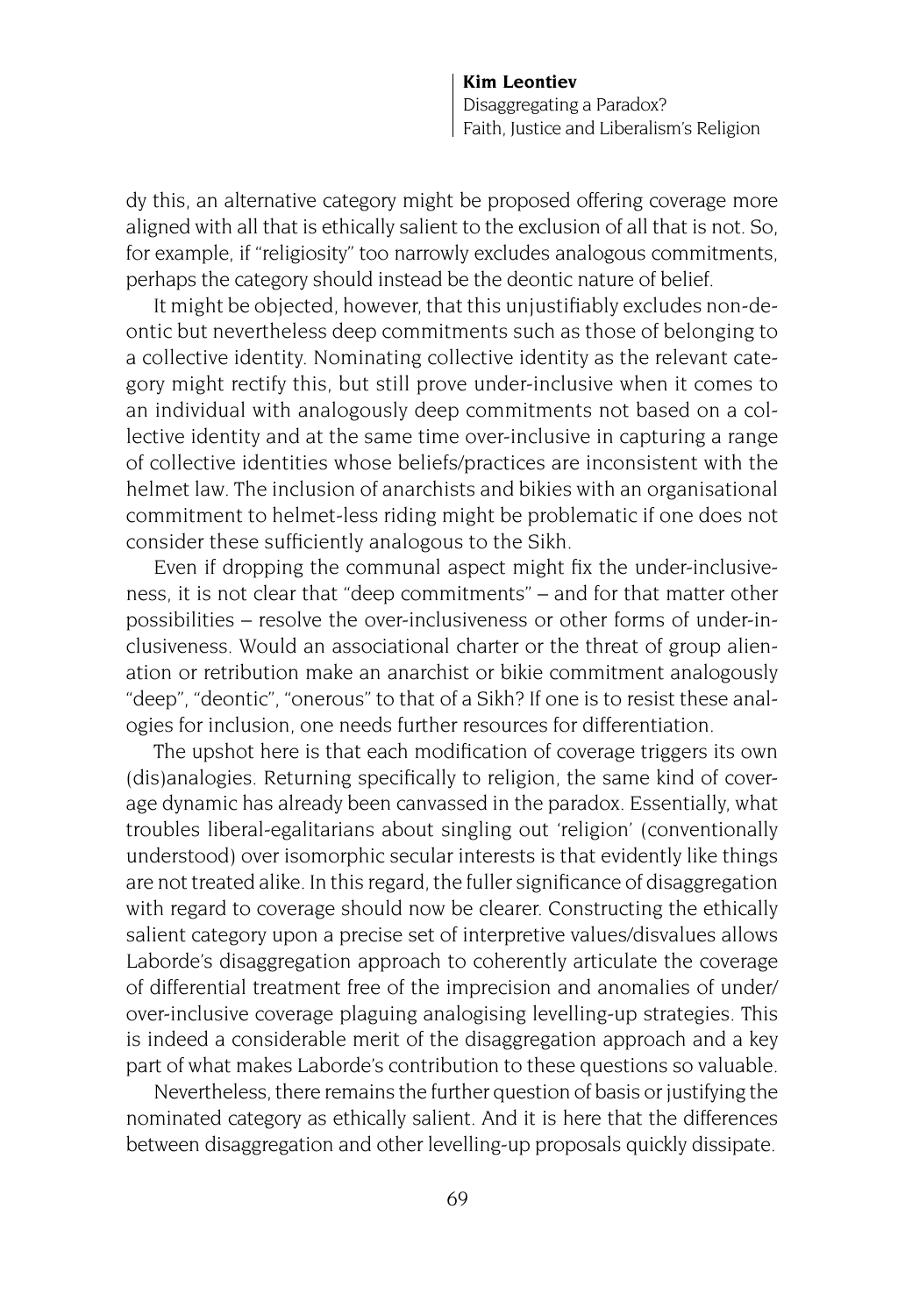#### 4.2 Basis

As explained, questions of basis often run concurrently with coverage, but basis reaches deeper still. Even supposing that a nominated category of ethical salience were to somehow succeed in capturing all and only a clear set of closely analogous interests (with no anomalous exclusions/ inclusions), there remains the question of what makes that category ethically salient in the first place? Why communal belonging? Why deontic nature or religiosity? Or profoundness? And so on. It would be (amongst other things) circular to simply insist that this category yields the desired coverage. The answer must be able to justify the basis by appeal to some relevant value without needing further such appeals so as to encounter a problem of infinite regress or circularity.

More than that, being an answer within the liberal-egalitarian framework, whatever justification is ultimately given must also be compatible with the norm of state neutrality. This is no trivial requirement. While perfectionist or comprehensive liberals might seek to avoid infinite regress by reliance on some defensible substantive value(s), such prospects are defeated for liberal-egalitarians given neutrality's elimination of all but a narrow range of public/political values (see further below).

How then does the disaggregation approach justify its bases of coverage and in what way does it purport to depart from other liberal-egalitarian solutions, particularly of the levelling-up trajectory?

Central to Laborde's justification was 'restricted neutrality', which it was argued (contrary to the incoherent notion of 'broad neutrality'), permits judgments of ethical salience. Yet, how exactly might that be?

As the term itself implies, the ethical *salience* of something is determined against foundational background values. For our purposes, this would be the norms of liberal-egalitarian political morality, one such norm of which is state neutrality. Indeed, it is neutrality that makes ethical salience a "challenge". Beside neutrality are, of course, other foundational norms: for instance, the basic rights and liberties of movement, speech, association, even conscience and religion as well as respect for persons or the more general liberal commitment to the maximal set of liberties consistent with the same for all others. Interests in conflict with one or more of these norms might be precluded from having ethical salience for special protection, but perhaps will have ethical salience for special constraints.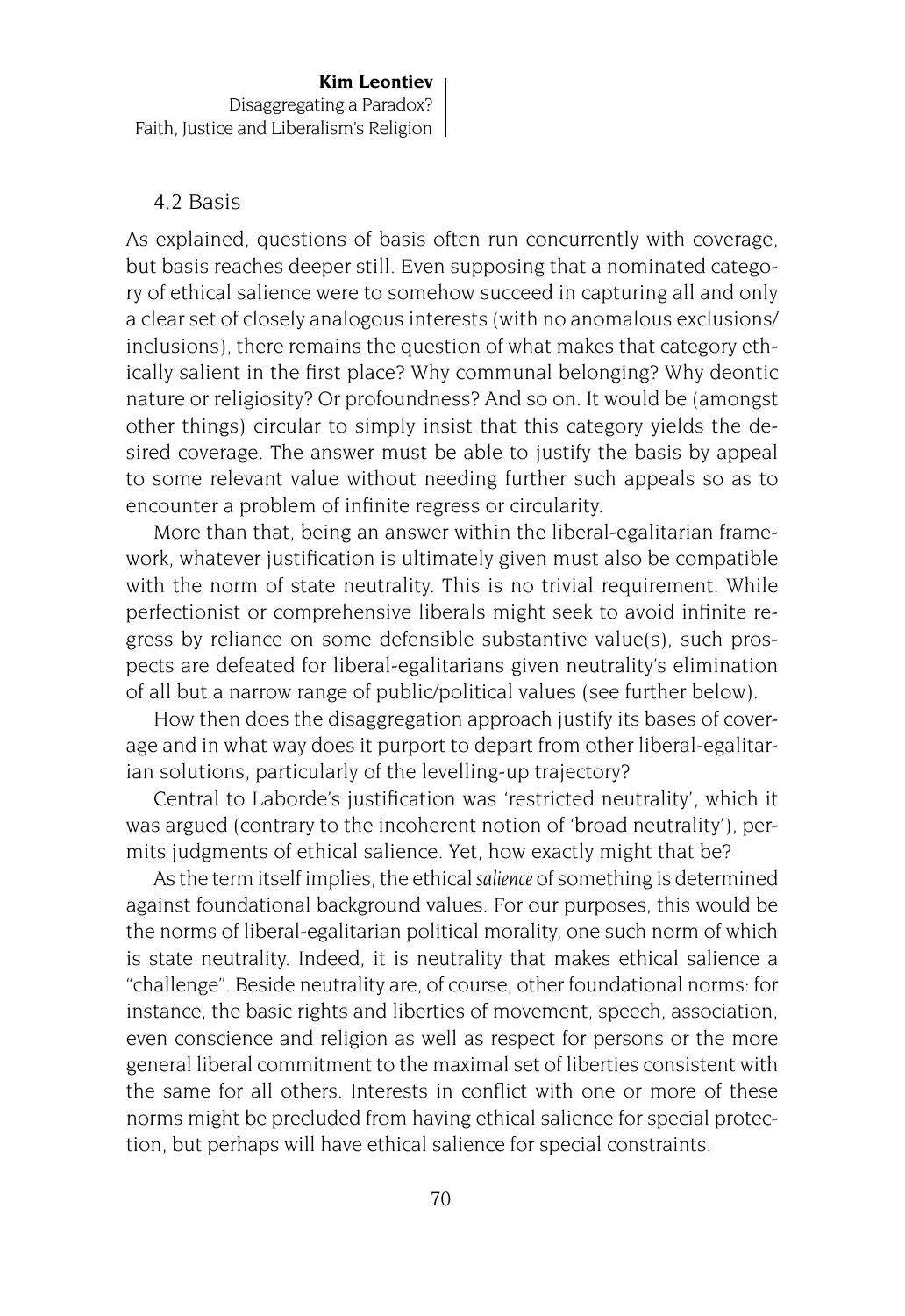While there may be several different liberal-egalitarian accounts as to the foundation of these norms and the exclusion of contradictory ones, there is nevertheless a key commonality: the norms are compatible with each other, including (crucially) state neutrality. By this I do not mean that liberal foundational norms are mutually complimentary such as, for instance, within a communitarian paradigm where certain norms of gender identity might compliment or reinforce other norms like traditional division of labour. This sense of compatibility would be patently too strong considering that many norms of liberalism – including foundational ones – frequently conflict as, for instance, in the pertinent case of ministerial exemption for all-male clergies wherein religious liberty and antidiscrimination norms are in tension (see Quong 2011, 205).

My claim, however, is sufficiently moderate to accommodate these kinds of tension because the alleged compatibility is a deeper, structural one. Tensions between liberal foundational norms are not instances of mutual exclusivity in a global sense such as between the norms of polygamy and monogamy or due process and summary execution. Instead, as Quong's example in fact shows, the tension is localised in discrete spheres. In contrast to the global exclusivity of the above examples, religious liberty and non-discrimination are broadly aligned except where the discriminatory practice coincides with the religious one. Outside these localised tensions an underlying structural compatibility persists. Non-discrimination, for example, often protects religious liberty much like neutrality protects from state interference in individual expression and freedom to form associations and so on. As Quong's own analysis corroborates, the tension represents a foundational rather than justificatory disagreement: it is a priority conflict within a shared normative framework ("a plausible balance of political values" cross-addressed to each other "as to why one public value ought to be prioritized over the other in cases of this kind" *ibidem*, 207-209).

Thus clarified, the asserted compatibility of foundational norms is evident in the pertinent distinction alluded to in Part 2, namely between the freedom of conscience and religion as foundational norms harmonised with state neutrality and as categories for *differential* treatment of religion (or analogous interests) which occupy a far more ambivalent position to neutrality Consistent with this, the ethical salience challenge can be seen as concerned with the ethical salience of interests nominated for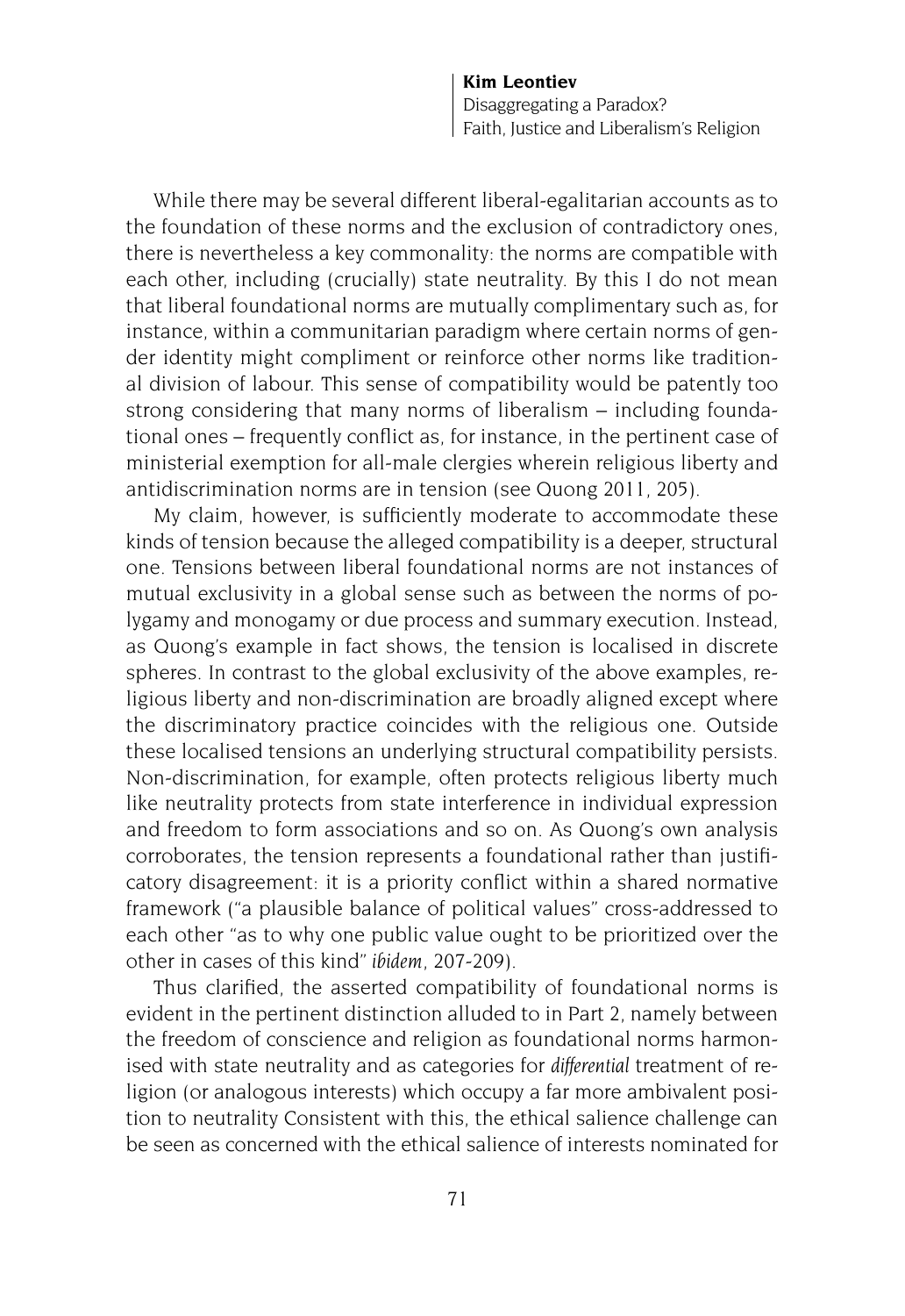*differential* treatment and not with ethical salience *in general*. The distinction proves to be of critical significance with regard to Laborde's disaggregation approach, as we are about to see.

# 4.3 Jurisdictional boundary

One way of approaching the distinction just raised is through a brief exposure of the second of Laborde's named challenges to liberal-egalitarianism's analogising. This is the *jurisdictional boundary challenge*. Introduced in Part 3, the challenge concerns the necessity of a sovereign state making judgments of ethical salience in the process of applying or demarcating various categories of ethical salience. In this respect, the challenge has already been implicit in the earlier discussion of coverage. Categories of ethical salience are interpretive and capable of significant departure from their conventional semantic designations. Is a fervent anarchist 'religious' in some sense? In what sense is the Sikh commitment profound or even deontic that cannot be said of the bikie?

The deeper concern of the jurisdictional boundary challenge, however, is that it runs all the way down, pervading even the core political categories and foundational values. Laborde illustrates this with the example of justifications of liberal state neutrality as to positions on the permissibility of abortion. Essentially, by remaining neutral and leaving the matter to individual choice, the state already passes non-neutral value judgments such as not ascribing standing/interests to fetuses (Laborde 2017, 80).

Determinations about what is or is not a comprehensive doctrine, public/private, religious/non-religious, good/right and so on occur at a meta-ethical or meta-jurisdictional level where neutrality offers no guidance as to how such demarcations should be made. This has already been exhibited by the examples in Part 3, such as whether ecological protection can be construed as a public reason concern or an imposition of a comprehensive environmentalist doctrine. As Laborde emphasises, such meta-jurisdictional judgments are bereft of reliance on neutrality or any other foundational values.

Though the jurisdictional boundary challenge uncovers the underlying instability of even core liberal normative categories, its all-pervasiveness is also what makes the challenge largely inconsequential.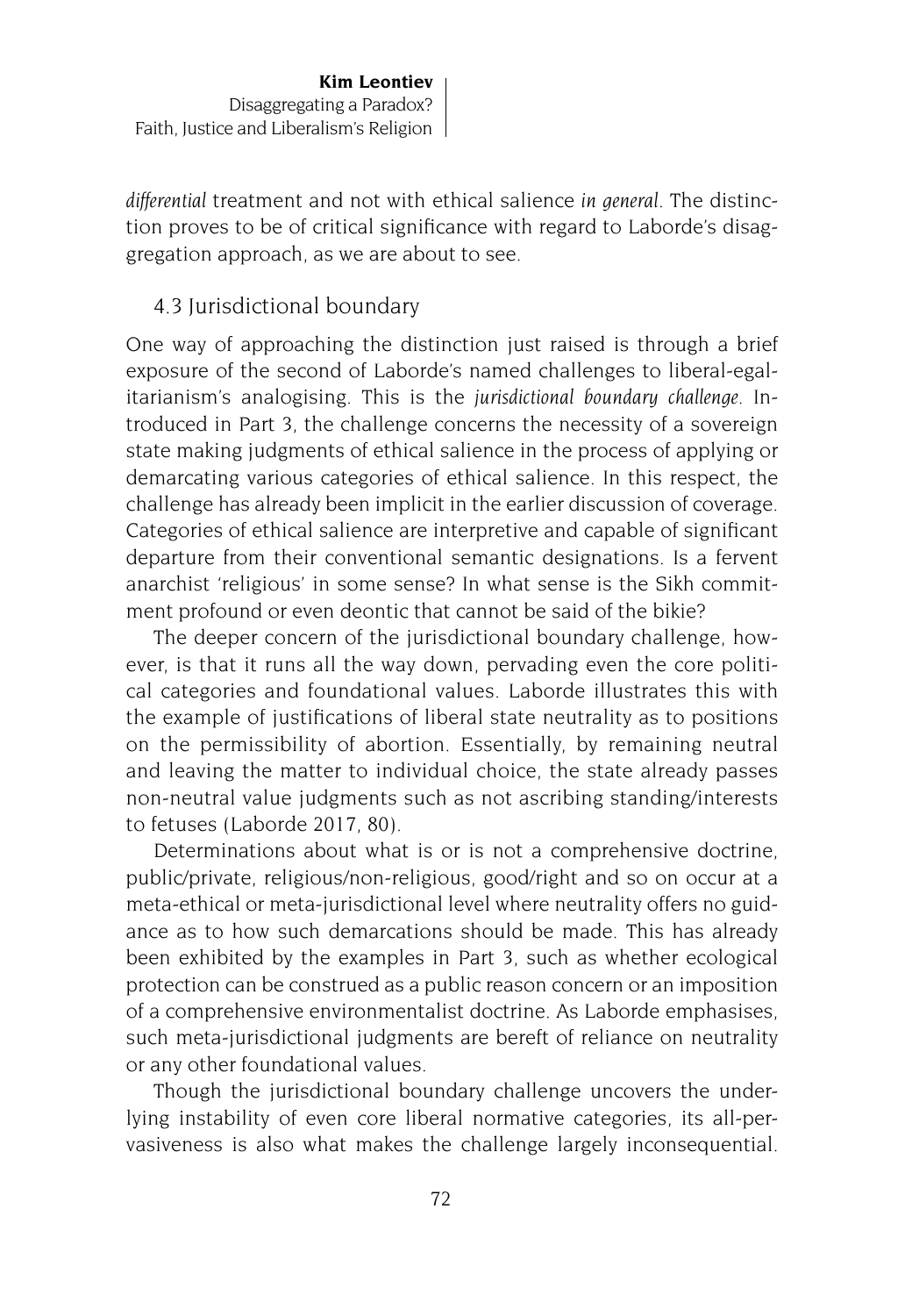Laborde's own confinement of this challenge to the specific issue of mediating conflicts between private associational and public norms attests as much. All normative proposals are caught in it and so the challenge ends up redundant – much like a metaphysical theory denying physical matter proves in connection with the actual building of a house.

# 4.4 Ethical salience: general and differential

Nevertheless, what is crucial about the jurisdictional boundary challenge concerns the earlier distinction between ethical salience in general and ethical salience in regard to interests nominated for differential treatment. If, as Laborde points out, the jurisdictional boundary challenge reaches all the way to judgments of ethical salience and neither neutrality nor like foundational liberal norms offer guidance as to how such judgments should be made, then Laborde's own argument about restricted neutrality effectively represents an instance of the jurisdictional boundary challenge.

To explain, at the point of adopting the distinctively liberal-egalitarian value of neutrality, the sovereign state has already necessarily engaged in prior value judgments adopting some over other possible conceptions of neutrality (or even other conceptions of the good). Indeed, and complimenting Laborde's reason for drawing on restricted neutrality, the jurisdictional boundary challenge incidentally serves as a block to the infinite value-regress problem and thus persists at various stages of interpreting and structuring the core norms (as Laborde's aforementioned abortion example seeks to illustrate).

The problem, however, is that not every judgment of ethical salience is made in the manner of those which set foundational norms such as the content of neutrality or various conceptions of the good. Some judgments of ethical salience, namely those concerning categories for differential treatment, are made within an already set normative context – against the background of antecedent judgments of ethical salience like the foundational norms. To treat every judgment of ethical salience as an entirely *de novo* sovereign act would be to confuse the general possibility – or even necessity – of ethical salience judgments with specific instances thereof. In other words, the jurisdictional boundary challenge does not imply that subsequent judgements of ethical sa-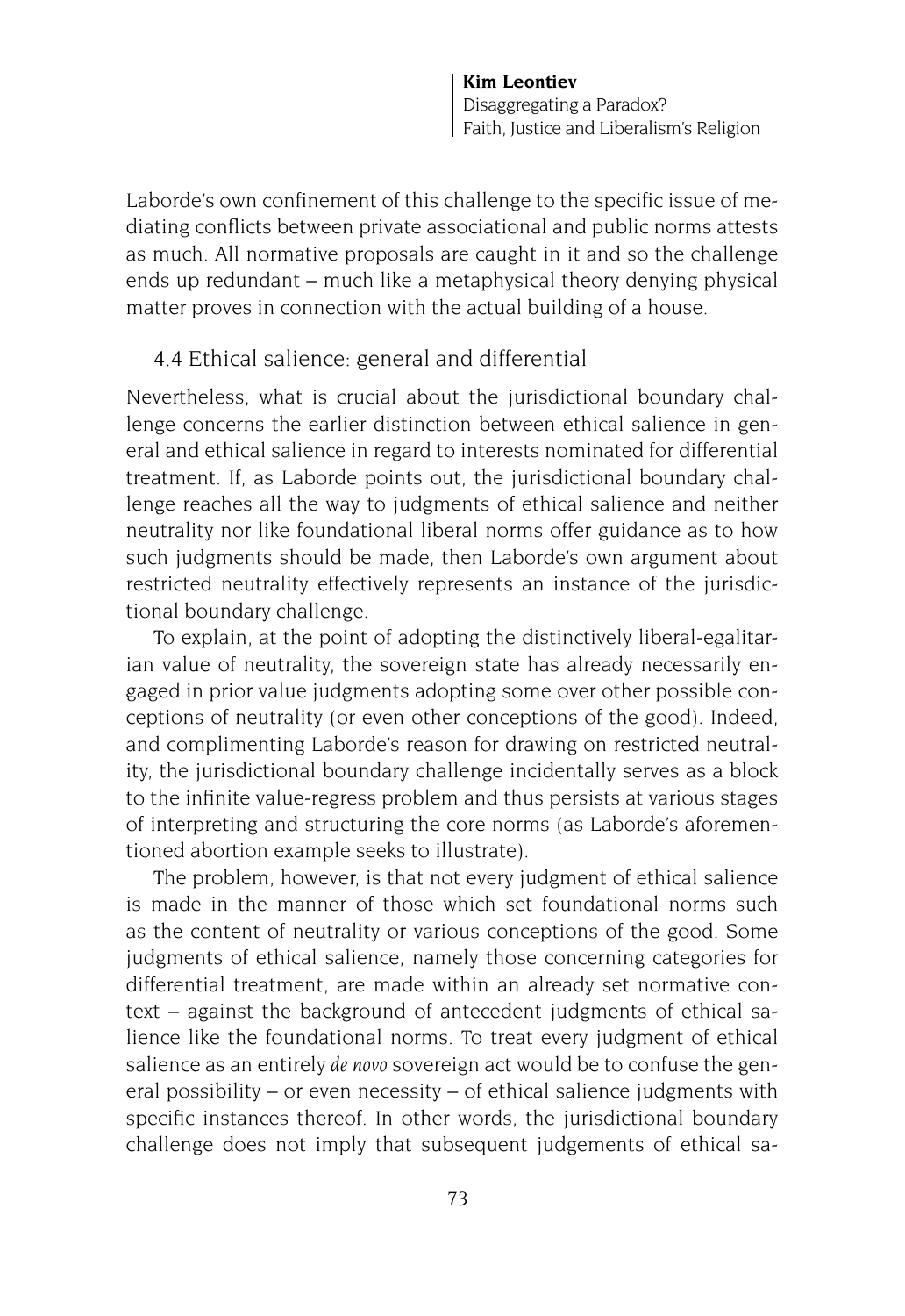lience are entirely independent of or render preceding ones redundant. Accordingly, when it comes to salience concerning the basis for differential treatment it is a salience by reference to the background norms.

Nonetheless, Laborde's references do not always heed this distinction, resulting in equivocation as to 'ethical salience'. When Laborde introduces the ethical salience challenge the sense invoked seems to correspond to the salience in reference to background norms like restricted neutrality (*ibidem*, 6, 42-43, 48, 198). Yet, in her argument relying on restricted neutrality to defend the basis of the nominated values/disvalues Laborde's references to ethical salience take on the general sense disclosed by the jurisdictional boundary problem whereby the liberal state's antecedent commitment to neutrality does not end the capacity to make subsequent judgments of ethical salience (*ibidem*, 41, 71, 107, 131, 200-201). True as this may be, it does not mean, that such subsequent judgments of ethical salience are entirely unrestricted in possibilities. Crucially, the relevant background norms such as in the content of restricted neutrality do (as the first sense confirms) exert influence on subsequent judgments of salience, including potentially prohibiting *certain* kinds such as about differential treatment. In short, Laborde may be right that restricted neutrality does not outright preclude judgments of ethical salience, but this does not mean that restricted neutrality precludes none or allows *all* kinds of ethical salience judgments. This is what the distinction tracks and what Laborde does not consistently follow.

Accordingly, even if something like IPCs are supported by liberal-egalitarian norms of restricted neutrality as Laborde claims (*ibidem*, 204), the foregoing distinction suggests that this does not automatically mean that these norms also allow the state to endorse the ethical salience of IPCs for differential treatment. After all, as levelling-down liberal-egalitarians might point out about the Sikh case, being unable to comply with the neutral, publicly justified law does not threaten anyone's ability to live with integrity: there is no legal requirement to contravene custom or faith, which remains fulfilled by merely refraining from (lawfully) riding motorcycles (Barry 2001, 44-45). There may certainly be issues as to justice or equality here but these are separate matters. The present point is that differential treatment that is not grounded in neutrally justifiable or 'public reason' norms not only does not follow from but can even be precluded by the very (*antecedent*) ethical salience of (restricted) neu-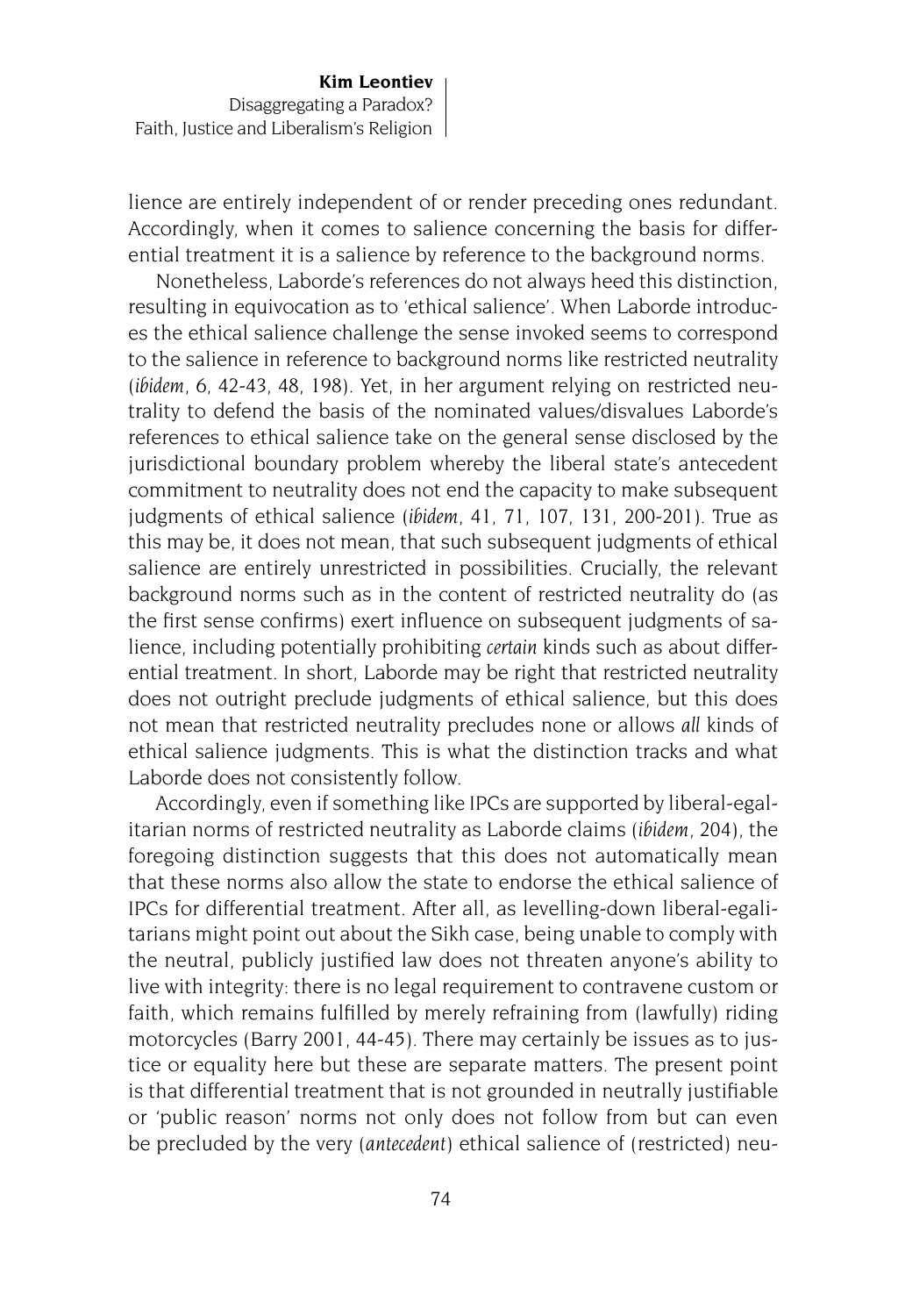trality. Simply insisting that beyond its foundational, integrated role of precluding directly oppressive or discriminatory laws, integrity grounds differential treatment is to effectively endorse it as a perfectionist value inconsistent with liberal-egalitarian neutrality even under Laborde's 'restricted neutrality' corrective.

Similarly, with the disestablishment disvalue triad there is an underlying reliance on foundational norms like restricted neutrality which undermines their justification or basis. The choice of accessibility (or March's typology) as opposed to other epistemic standards (or typologies) can only be justified by appeals to what one takes as salient in the relevant conception of restricted neutrality. This is particularly vivid with the vulnerability category as a manifestly all-pervasive category. Exclusionary valence charges pervade political life: war memorials carry exclusionary valence with regard to pacifists, sanctioning capital punishment does so for Catholics and so on – all of which highlights the inadequacy of vulnerability for demarcating differential treatment without interpretive guidance of the very background norms against which ethical salience is proposed. Thus, what can and cannot be differentially disestablished does not transcend what is implicit in foundational norms like neutrality and is inevitably caught in jurisdictional boundary problem as part of interpreting them.10

To be sure, the problem here is not the familiar administrative or judicial difficulty of giving specific interpretation/application to general categories (does a tax on 'breads' include cakes and pizzas? does 'literary works' copyright cover phone directories and computer algorithms? Etc.) and there is no expectation on Laborde's account to comprehensively answer each instance of applying a category like IPCs or vulnerability etc.

Instead, the problem fundamentally concerns the *basis* of ethical salience with respect to categories for differential treatment: why does (against background or foundational norms) category ABC have salience for differential treatment as opposed to XYZ etc.?). As seen, though Laborde has shown restricted neutrality to offer the *general* possibility for judgments of ethical salience, this cannot automatically establish such

<sup>&</sup>lt;sup>10</sup> Quong comes near to this point in his remark that Laborde's disaggregation is primarily helpful only because it corresponds to her pluralistic view of what makes a legitimate state (2021, 50).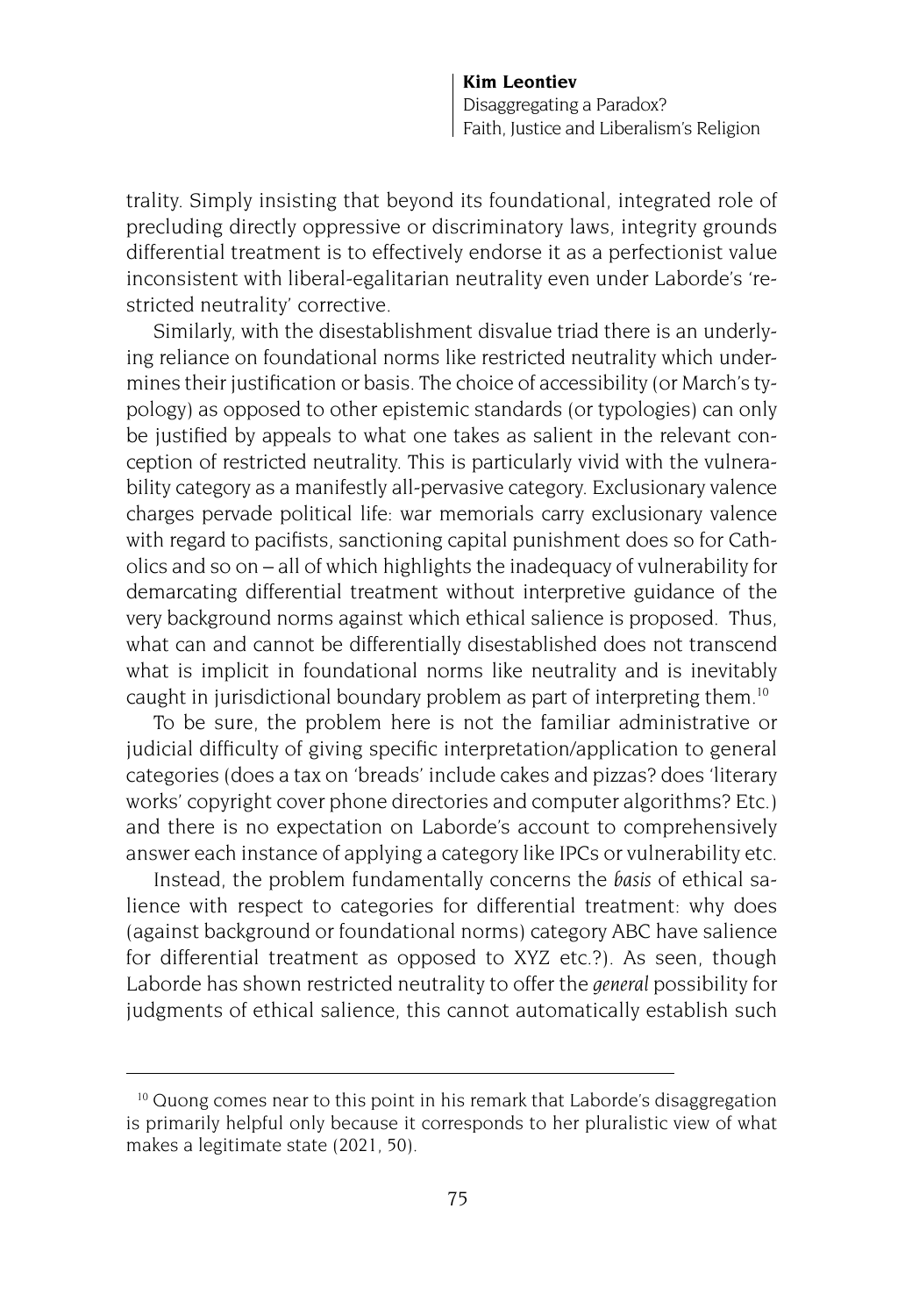judgments concerning categories for differential treatment. This is not to say the *basis* for Laborde's proposed categories could not be derived from liberal-egalitarian restricted neutrality, only that it has not been presented. Indeed, uncovering the equivocation and contesting the assumption that restricted neutrality yields the ethical salience categories *sui generis,* it seems that, beyond the internal compatibility of foundational norms, further categories require independent substantiation to show compatibility/integration.

Restricted neutrality, as Laborde rightly identifies, is necessary if core liberal-egalitarian norms like freedom or equal citizenship and disvalues like sectarian justifications or coercion are to have ethical salience for protection/exclusion respectively. Yet, it is also precisely because neutrality already secures many of the fundamental liberal rights and freedoms that the basis of further ethical salience like differential treatment proves challenging. In fact, as alluded to earlier in discussing integrity in the Sikh case, this reveals a further important challenge unaddressed by the disaggregation approach.

### 4.5 A final challenge? Exemptions-justification

Whereas the discussion so far has focused on the justification of particular values/disvalues, the unaddressed challenge concerns the justification of the very form of special protections per se. This might therefore be labelled the *exemptions-justification-puzzle*. Although this paper cannot give full consideration to this puzzle, it is still worth mentioning because of its orthogonal treatment by Laborde and its indications as to a further limitation of the disaggregation approach.

Differential treatment in the form of special protections such as accommodations or exemptions to general laws of uniform application poses a coherence problem. Claims for special protections (or 'exemptions' which I will henceforth use as the representative type) presuppose that the relevant law is legitimate upon the applicable liberal-egalitarian principles – for example, being neutrally or publicly justifiable. Indeed, were the law not legitimate the issue would be illegitimacy – not exemptions. Thus, the Sikh exemption claim to helmet laws is essentially about the indirect or incidental effect of the otherwise legitimate law concerning a publicly justifiable rationale: namely, road safety.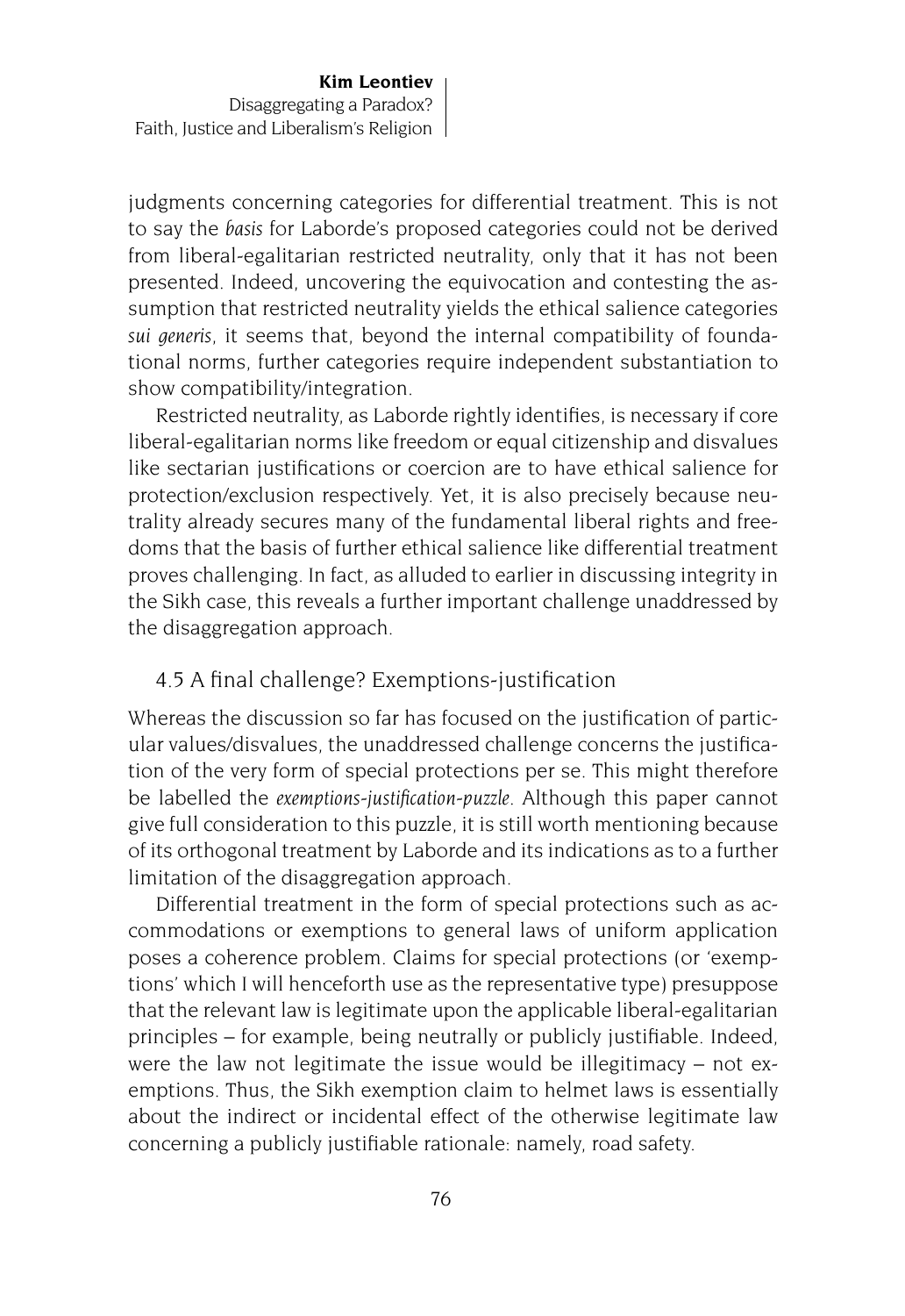Incidental effects, however, are a ubiquitous feature of laws which will invariably burden some more than others. Noise curfew regulations disproportionately affect those inclined to party rather than sleep, road speed limits mostly inconvenience those with a penchant for speeding and so on (see Barry 2001, 34-35). Since it would presumably be incoherent to grant an exemption in respect of any incidental effect of any law, there should be some principled basis for determining which incidental effects warrant an exemption and which do not. And yet, if, based on the above, the principled basis should also come from the neutrally justifiable or public reason grounds on which the relevant law was justified, it would appear that the combination of legitimate law and exemptions thereto is an incoherent one. If there is really a valid basis for exemptions, then it is the law which requires amendment or repeal.

To be sure, the puzzle here does not affect all exemptions nor imply that there can never be exemptions to laws. Rather, for want of a better term, only 'cultural' exemptions are at stake. 'Cultural' here is intended in the broadest possible sense including ethnic, gendered, religious, doxastic and other like grounds. What is actually relevant is that these are not going to be part and parcel of the public rationale of the law as an exemption for medical use to a law criminalising the relevant narcotic substances would be. Whereas both the law and medical exemption belong to the publicly justifiable safety/harm-prevention rationale, an exemption to the same narcotics law on the basis of any of the aforementioned "cultural" interests would be extraneous to that rationale, triggering the puzzle.

Whatever disaggregation achieves in isolating discrete values for special protection, thereby stands orthogonal to the exemptions-justification-puzzle which, as just seen, concerns the coherence of special protections more generally. Interestingly, despite recognising its existence, Laborde explicitly sidelines this puzzle in her argument, emphasising her exclusive concern with "religious exemptions qua religious" (2017, 307).<sup>11</sup> It is only in an oblique comment on this theme

<sup>11</sup> At n. 2 Laborde writes: "Conclusion 3 could be reached through a different argument – for example an argument that purports to show that exemptions *per se* are incompatible with equality or the rule of law. Although I do not think those arguments generally succeed, I do not discuss them in detail here, as I focus on the specifically liberal egalitarian concern with religious exemptions *qua* religious".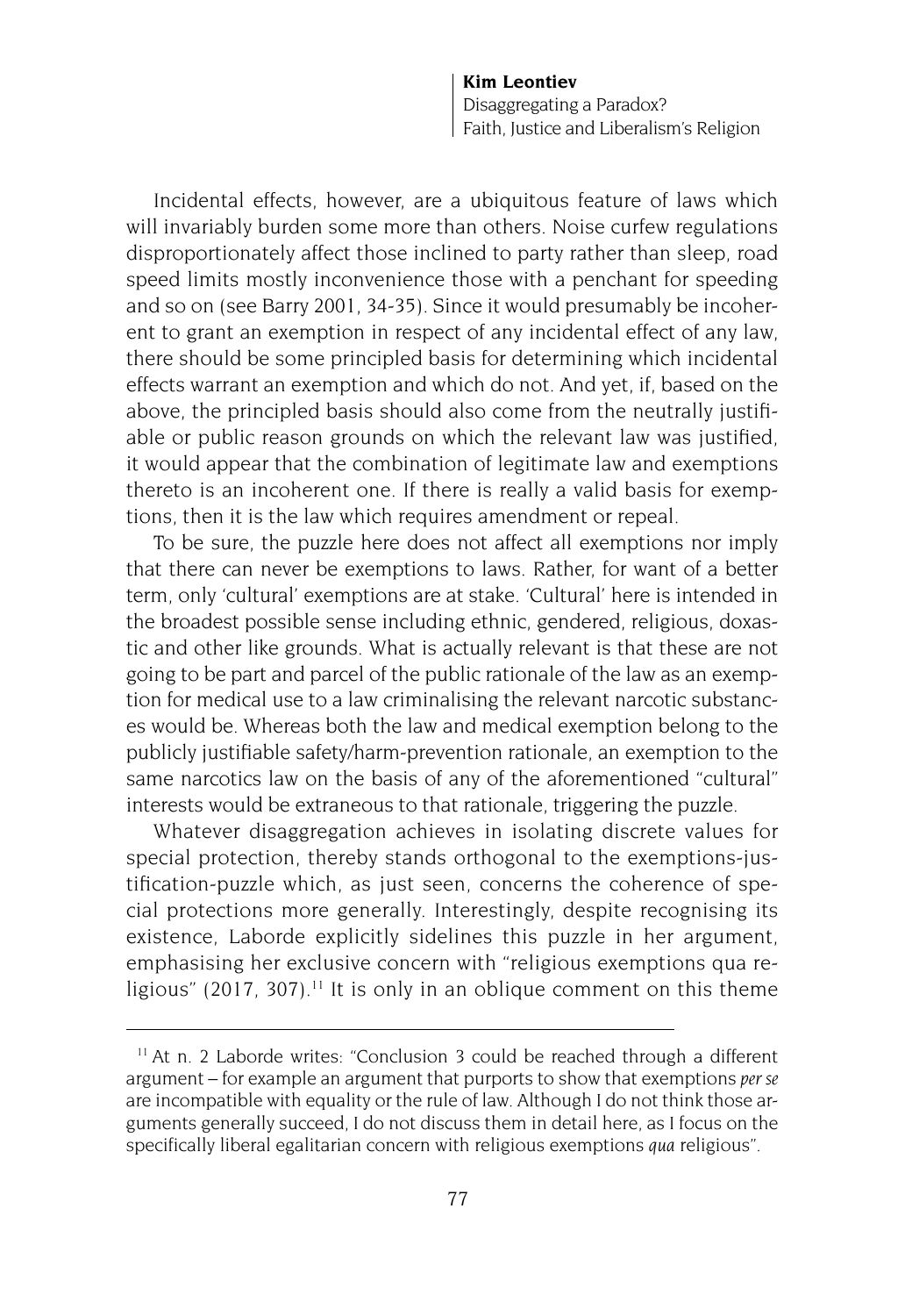that Laborde suggests that certain indirect effects of neutrally-justified laws which significantly burden IPCs would be unjust *(ibidem.* 201).<sup>12</sup>

## *5. Concluding remarks*

Examining the paradox with which this paper began, it was observed that the liberal-egalitarian dismissal of religion as *uniquely* special triggered the ethical salience challenge wherein responses analogising religion with other liberal categories proved ineffective and Laborde's alternative strategy of disaggregation offered promise.

Dissecting this challenge further into questions of coverage and basis, revealed that though disaggregating religion into discrete values/ disvalues, yielded a much more coherent coverage not vulnerable to anomalies and latent sectarian biases of analogising, the differences between disaggregation and other levelling-up proposals dissipated owing to the failure to conclusively justify the basis of disaggregated categories concerning ethical salience for *differential* treatment.

Thus, the disaggregation strategy effectively shifts the paradox to deeper ground where matters of justification meet justice and coherence as the exemptions-justification-puzzle disclosed. Do the disproportionate burdens incidentally imposed by otherwise legitimate general laws constitute an injustice upon relevant religious groups or cultural minorities? Or, is it in fact unjust to differentially constrain or protect certain interests but not others? And, to the extent that these questions interact

<sup>&</sup>lt;sup>12</sup> Although Laborde does not further elaborate, her prior reference to "strains of commitment" (2017, 201), suggests she has in mind something like the argument rehearsed by Quong (2006), namely neutrality that allows incidental burdens which are intolerable under impartial consideration could not secure rational commitment to a fair system of social cooperation (*ibidem*, 60). Differential treatment like exemptions is therefore required as a matter of justice in certain cases viz. where the law makes it impossible for an individual to combine their reasonable commitments with civic opportunities like employment or education (*ibidem*, 61). Whatever its merits might be, being aimed at the justice rather than the coherence of exemptions, this argument too leaves the primary challenge of the exemptions-justification-puzzle unanswered. I return briefly to the concern with justice in the concluding remarks.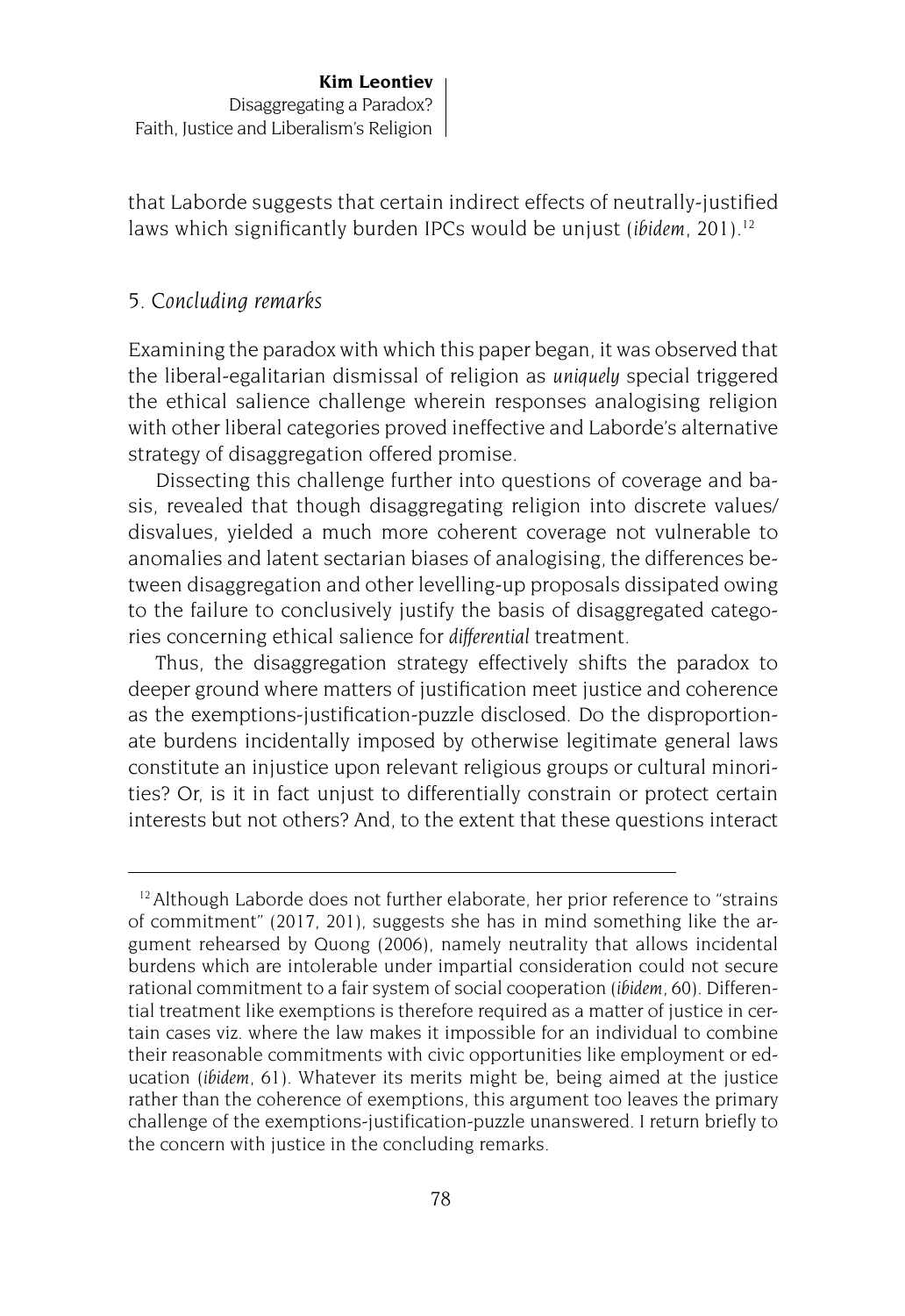with issues of equality amongst citizens, what kinds of metrics of equality should be used and construed on the liberal-egalitarian framework?

In concluding this paper, it is worth reflecting just how substantive and deep such questions prove to be. Essentially embedded here are foundational disagreements as to the requirements of justice and the nature of equality. These are genuine philosophical questions of significant independent value. Yet, they are also seemingly intractable or at least run parallel with non-philosophical public sphere debates on the same regulatory issues regarding religious and cultural interests. This sounds unpromising for a workable, practical solution to the regulatory paradox.

It does, however, prompt a certain reflection: the political nature of this paradox calls for a political solution. That is, a solution which can withstand reasonable disagreements about justice and ethical salience. But what might such a political solution be? And how could it bypass questions of justice that seem so central to the legitimacy of political power on the liberal view?

As mentioned, these questions cannot be answered in this paper. Rather, in closing, only a speculative suggestion can be put forward. Notwithstanding the independent philosophical value of solving the above questions of justice, it is worth noting that the answer might prove entirely moot should it be that the state cannot legitimately act in accordance with the answer. This would yield a lateral solution to the paradox based on pre-emptively demarcating what the state is permitted and not permitted in regulating in relation thereto.

This might seem untenable though, given that liberal principles of legitimacy already cover these questions and, as noted, the complications of differential treatment arise consequentially from the operation of legitimate laws. Interestingly, however, legitimacy is near invariably construed in relation to the exercise of political power in terms of law or decision-making whether legislative, executive, or judicial. Yet, few (if any) laws – especially the non-arbitrary, liberally-legitimate kind – are exhaustively specified. Rather, their applications and effects must be shaped in actual instances of implementation. And yet, it is far from clear how the theories or principles of liberal legitimacy, oriented towards decisions and law, apply to discerning the legitimacy of each application and effect. It is typically assumed that the legitimacy of laws/decision-making covers all reasonably intended or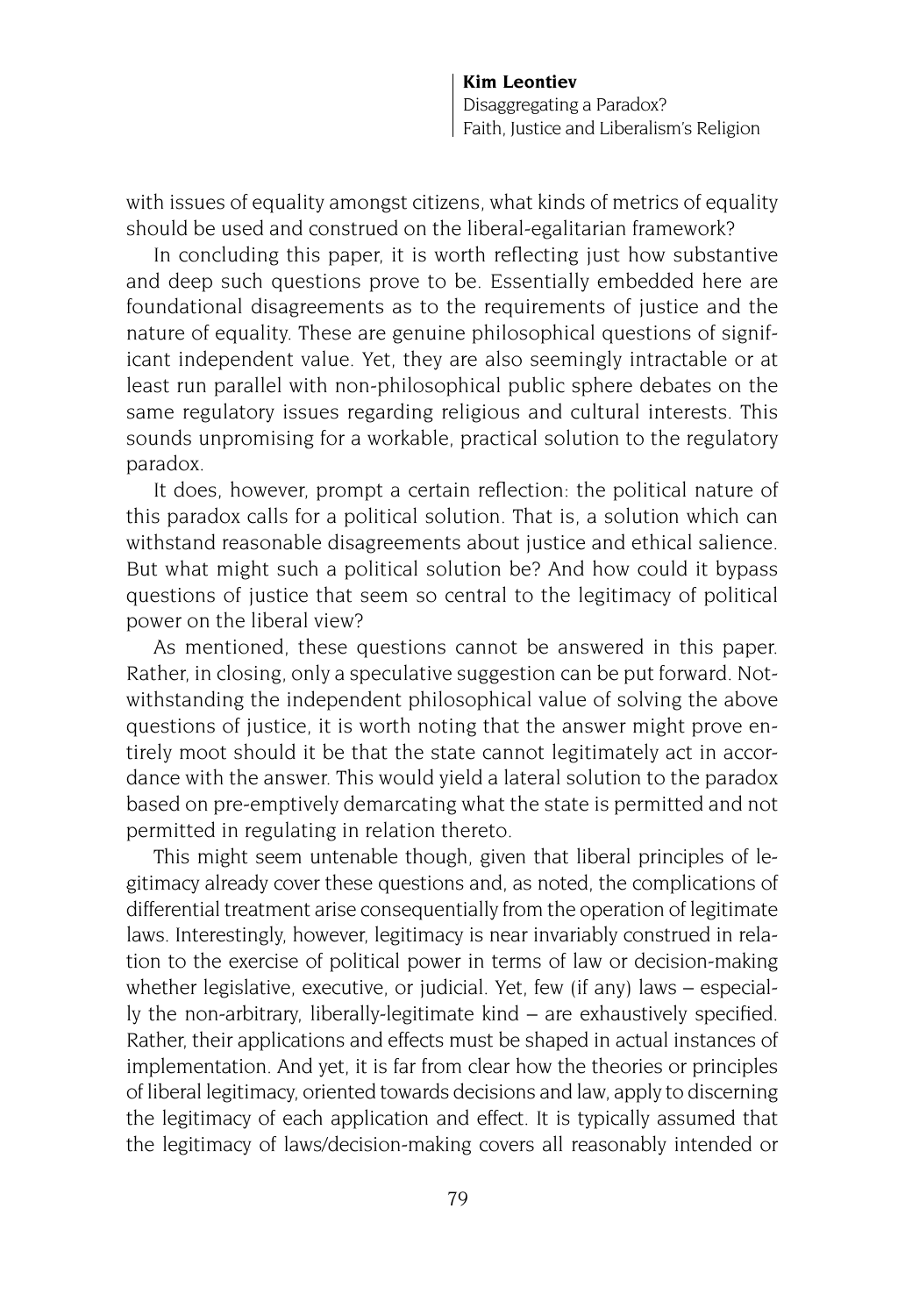conceivable applications whereby the discernment task is not theoretical but real-world judicial.

The key to the political solution then begins with querying this and disentangling liberal legitimacy as between the exercise of political power in general and its exercise or operation in specific instances of application. The distinction is significant in two ways. First, given that it is in the effects that the complications of justice and differential treatment reside, if legitimacy were to preclude this in certain cases coinciding with ethically salient differential treatment cases like Sikh exemptions to helmet laws there could be lateral resolution as outlined. Second, given at least foundational consensus as to the basic principles of liberal legitimacy like public justification, if such principles could be extrapolated to discern when a legitimate law operates with legitimate or illegitimate effect that consensus might be deployed further in support of the lateral solution.

The immediate obstacle to such a proposal is that even if much of the above set-up holds, the indeterminate variety of effects seems fundamentally incommensurable with the general nature of principles of legitimacy. The hurdle is indeed significant, but as disaggregation has shown, there may yet be a possibility for a refined analytic solution here such as discerning discrete common features or categories of effects. In light of the foregoing observations, the implications of achieving this for the regulatory puzzle would, be immensely considerable.

#### *References*

- Audi R. (2011), *Democratic Authority and the Separation of Church and State*, Oxford, Oxford University Press.
- Bardon A. (2020), "Is Epistemic Accessibility Enough? Same-sex Marriage, Tradition, and the Bible", *Critical Review of International Social and Political Philosophy*, vol. 23, n. 1, pp. 21-35.
- Barry B. (2001), *Culture and Equality*: *An Egalitarian Critique of Multiculturalism*, Oxford, Blackwell.
- Cross F.B. (2015), *Constitutions and Religious Freedom,* New York, Cambridge University Press.
- Dworkin R. (2011), *Justice for Hedgehogs*, Cambridge/London, Harvard University Press.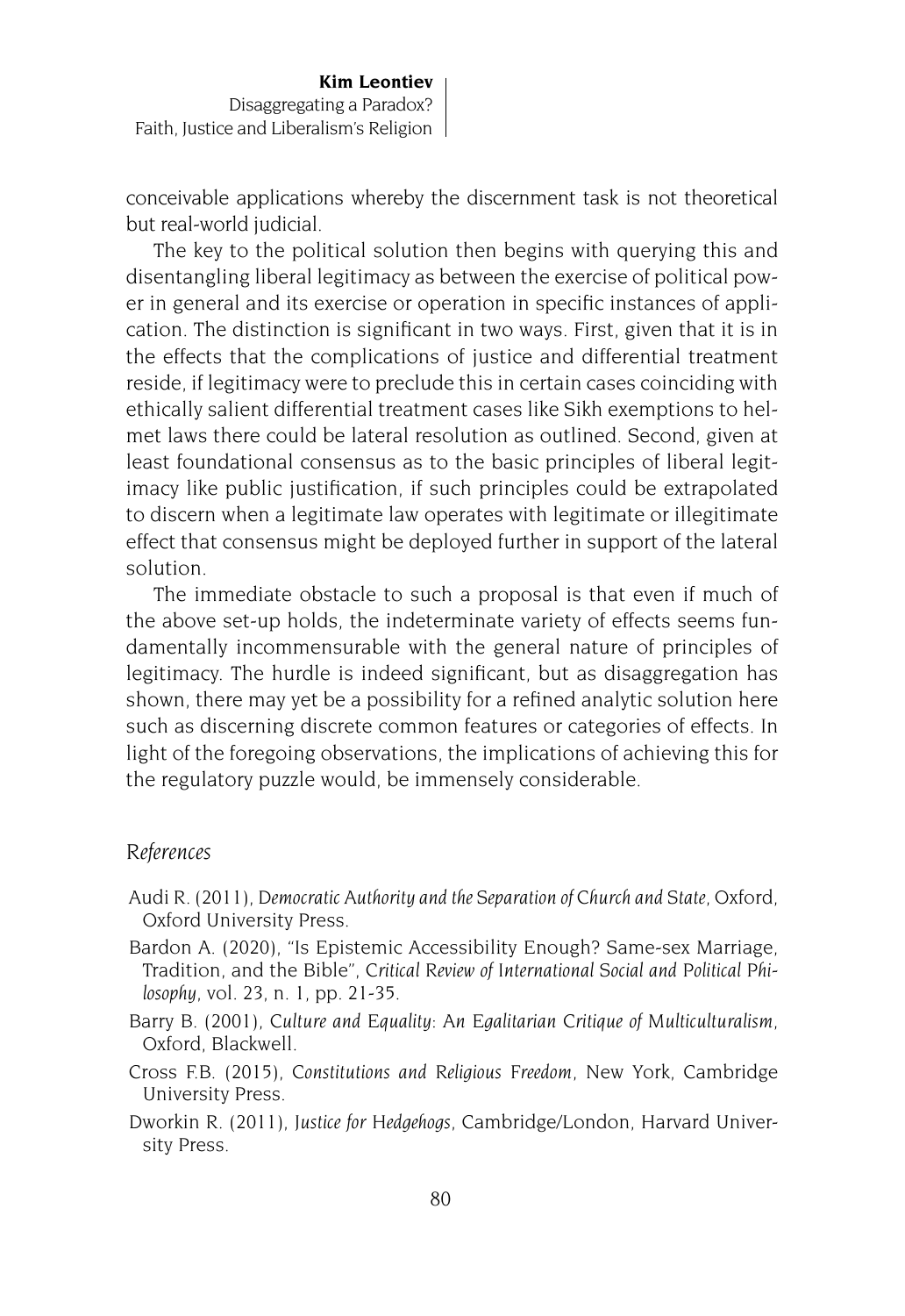- (2013), *Religion without God*, Cambridge-London, Harvard University Press.
- Eberle C. (2015), "Respect and War: Against the Standard View of Religion in Politics", in T. Bailey and V. Gentile (eds),*Rawls and Religion*, New York, Columbia University Press.
- Eisgruber C.L., Sager L.G. (2007), *Religious freedom and the constitution*, Cambridge, Harvard University Press.
- Jeremy P. (2006), "Church, State and Charter: Canada's Hidden Establishment Clause", *The Journal of Comparative and International Law*, vol. 14, n.1, pp. 25-52.
- Laborde C. (2012), "Protecting Freedom of Religion in the Secular Age", *The Immanent Frame*, https://tif.ssrc.org/2012/04/23/protecting-freedomof-religion-in-the-secular-age/.
- (2015), "Religion in the Law: The Disaggregation Approach", *Law and Philosophy*, vol. 34, n. 6, pp. 581-600.
- (2017), *Liberalism's Religion*, Cambridge-London, Harvard University Press.
- (2020), 'Three Cheers for Liberal Modesty", *Critical Review of International Social and Political Philosophy*, vol. 23, n. 1, pp. 119-135.
- Laegaard S. (2020), "Laborde's Religion", *Critical Review of International Social and Political Theory,* vol. 23, n. 1, pp. 9-20.
- Leiter B. (2013), *Why Tolerate Religion*, Princeton-Oxford, Princeton University Press.
- Macedo S. (1997) "In Defense of Liberal Public Reason: Are Slavery and Abortion Hard Cases?", *American Journal of Jurisprudence*, vol. 42, n.1, pp. 1-29.
- Maclure J., Taylor C. (2011), *Secularism and Freedom of Conscience*, Cambridge, Harvard University Press.
- March A. (2013), "Rethinking Religious Reasons in Public Justification", *American Political Science Review*, vol. 107, n. 3, pp. 523-539.
- McConnell W.M. (1990), "The Origins and Historical Understanding of the Free Exercise of Religion", *Harvard Law Review*, vol. 103, n. 7, pp. 1409-1517.
- Nussbaum M.C. (2008), *Liberty of Conscience: In Defense of America's Tradition of Religious Equality*, New York, Basic Books.
- (2011) "Perfectionist Liberalism and Political Liberalism", *Philosophy & Public Affairs*, vol. 39, n. 1, pp. 3-45.
- Quong J. (2006), "Cultural Exemptions, Expensive Tastes, and Equal Opportunities", *Journal of Applied Philosophy*, vol. 23, n. 1, pp. 53-71.
- (2011), *Liberalism without Perfection*, New York, Oxford University Press.
- (2021), "On Laborde's Liberalism", *Criminal Law and Philosophy*, vol. 15, pp. 47-59.